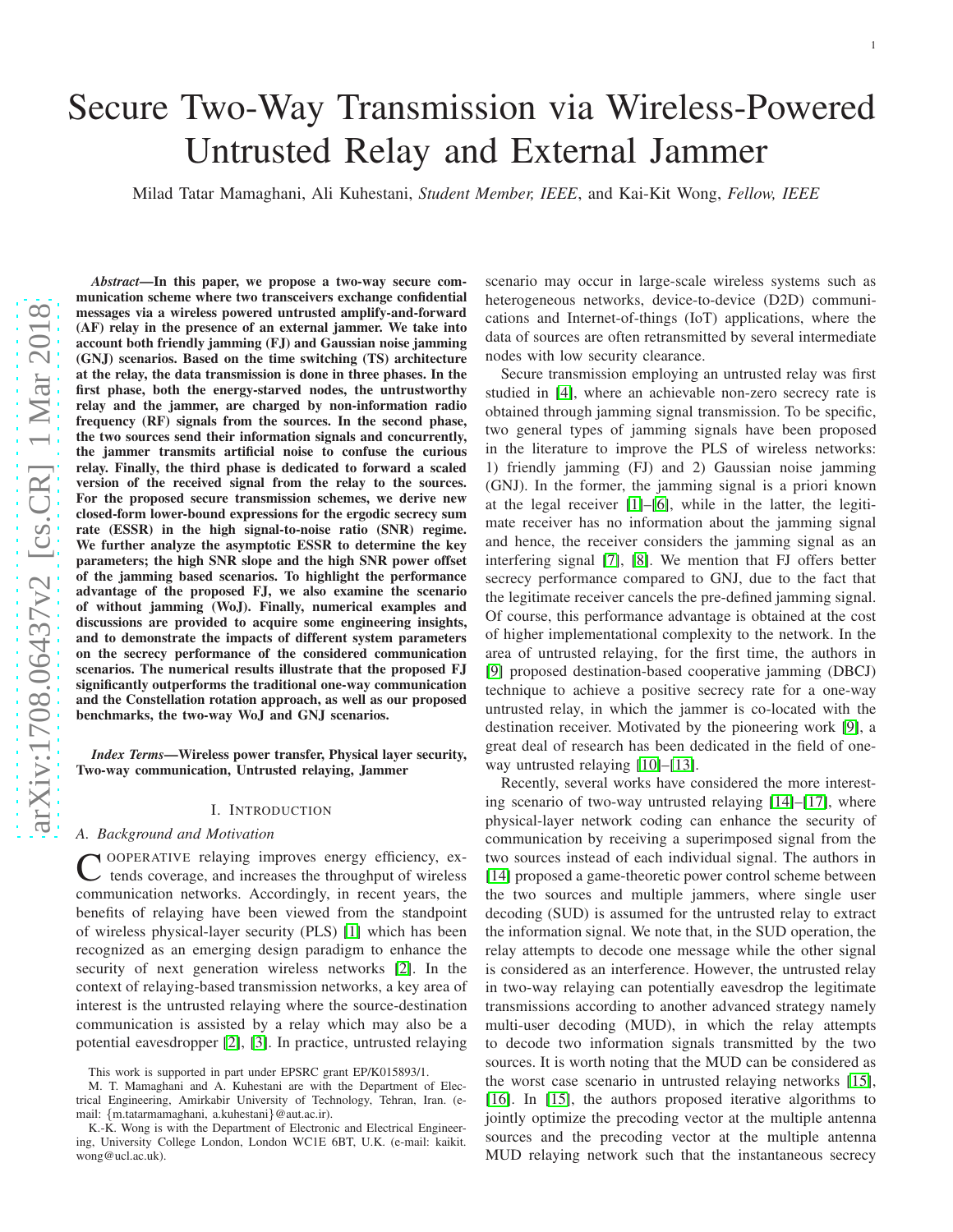sum rate without friendly jammer is maximized. Then, a joint optimization of transmit covariance matrices and relay selection was proposed in [\[16\]](#page-13-13) for a two-way MUD relaying network and in the absence of a friendly jammer. The proposed optimal algorithm in [\[16\]](#page-13-13) is solved through the semi-definite programming combined with a line search method and thus suffers from high computational complexity. Xu *et al.* in [\[17\]](#page-13-11) proposed a new secure transmission protocol based on constellation rotation approach in the presence of a SUD untrusted relay and without employing any jammer. Finally, optimal power allocation and secrecy sum rate analysis in the two-way untrusted relaying conducting MUD has been studied in [\[18\]](#page-13-14). The authors in [\[18\]](#page-13-14) highlighted that FJ scenario improves the secrecy performance significantly compared to without employing an external jammer.

A paramount issue in many wireless communication applications is this fact that some of communication nodes may not have access to permanent power sources due to mobility. Furthermore, frequent recharging and replacement of batteries would be inconvenient in certain circumstances; e.g., in wireless body area network applications, where medical devices are required to be implanted inside patients' body. For such network, energy harvesting (EH) from ambient resources, e.g., solar and wind has been introduced as a promising approach to prolong the lifetime of energy-constrained wireless nodes [\[19\]](#page-13-15). However, conventional EH methods are usually uncontrollable, and thus may not satisfy the quality of service (QoS) requirement of wireless networks. To overcome this issue, a new type of EH solution called wireless information and power transfer (WIPT) was introduced in [\[20\]](#page-13-16). The key idea behind WIPT is to capture radio frequency (RF) signal propagated by a source node and then converting the RF signal to direct current to charge its battery, and also for signal processing or information transmission. In the area of cooperative networks, two main relaying protocols, i.e., time switching (TS) and power splitting (PS) policies have been proposed to implement the WIPT technology. In recent research, great efforts have been dedicated to the study of WIPT for non-security based [\[21\]](#page-13-17), [\[22\]](#page-13-18) and security based systems [\[23\]](#page-13-19), [\[24\]](#page-13-20). To be specific, the authors in [\[23\]](#page-13-19) proposed employing a wireless-powered jammer to provide secure communication between a source and a destination. Then, the authors in [\[23\]](#page-13-19) derived a closedform expression for the throughput, and characterized the longterm behavior of the proposed protocol. In untrusted relaying networks, Kalamkar *et al.* in [\[24\]](#page-13-20) studied secure one-way communication in the presence of an untrusted relay based on WIPT technology, where either TS or PS is adopted at the relay.

# *B. Our Contributions and Key Results*

In contrast to the aforementioned works, in this paper we take into account the PLS of a two-way amplify-and-forward (AF) relaying, where two sources exchange confidential messages using an untrustworthy MUD relay with the help of an external jammer to enhance the PLS. A self-reliant cooperative wireless network is proposed in which the relay and jammer as energy-starved helping devices are powered with

wireless energy of RF signals. We assume that the TS receiver architecture is adopted at both the relay and jammer. The role of the relay is to harvest the energy in order to forward the received information signal to the sources, while the mission of the jammer is to utilize the harvested energy to degrade the wiretap channel of the untrusted relay. For this proposed secure transmission scheme, we derive new tight lower-bound expressions for the ergodic secrecy sum rate (ESSR) of the following three scenarios in the high signal-to-noise ratio (SNR) regime: 1) Without jamming (WoJ), where the jammer is not activated, 2) FJ, where the jamming signal is known a priori at the two sources, and 3) GNJ, where the jamming signal is unknown at the sources. We further characterize the high SNR slope and the high SNR power offset for the ESSR of the three WoJ, FJ, and GNJ scenarios, to explicitly determine the impact of network parameters on the ESSR [\[25\]](#page-13-21). Based on our analytical results, we further highlight the impact of several system design parameters including the EH time ratio, power allocation factor, transmit SNR, nodes distance, and path loss exponent on the ESSR performance. Numerical examples show that the proposed two-way FJ provides significantly better ESSR compared with its traditional counterparts namely the one-way communication [\[24\]](#page-13-20) and the two-way constellation rotation (CR) based communication [\[17\]](#page-13-11), as well as our proposed WoJ and GNJ schemes. We also observe that unlike the ESSR performance of WoJ, FJ, oneway communication, and CR, the ESSR of GNJ scenario is limited to a secrecy rate ceiling in the high SNR regime. This interesting observation indicates the importance of sharing a pre-defined jamming signal between the two sources.

Our work is different from the following most related papers: While the authors in [\[21\]](#page-13-17), considered a point-to-point communication based on the WIPT strategies via a relay, they investigated the throughput analysis. Unlike [\[21\]](#page-13-17), we adopt the WIPT technology to develop an EH based communication network under the constraint of secure transmission. Therefore, the use of EH in [\[21\]](#page-13-17) is fundamentally different from our work. Different from [\[14\]](#page-13-10), [\[18\]](#page-13-14), in this work, we consider using wireless powered relay and jammer to help the secure communication. Different from [\[14\]](#page-13-10), we assume that the MUD is adopted at the untrusted relay to consider the worst-case scenario in our network. It is worth noting that this is the first paper studying the GNJ scenario in untrusted relaying network. In [\[24\]](#page-13-20), the authors studied the one-way secure transmission based on wireless EH at the untrusted relay. Different from [\[24\]](#page-13-20), we consider the two-way untrusted MUD relaying in which two sources are able to exchange their information. Furthermore, we propose to employ an external jammer to boost the secrecy sum rate of the network. This paper is also fundamentally different from [\[23\]](#page-13-19) where a wireless-powered jammer is utilized to facilitate the secure communication between a pair of source-destination nodes. Different from [\[23\]](#page-13-19), in our work, extending the coverage area of transmission by using a relay is undeniable in terms of practicality inasmuch as we assume lack of direct link between the two communication nodes. In other words, in our proposed scheme a relay must be exploited to provide communication. This scenario is applicable for communication networks when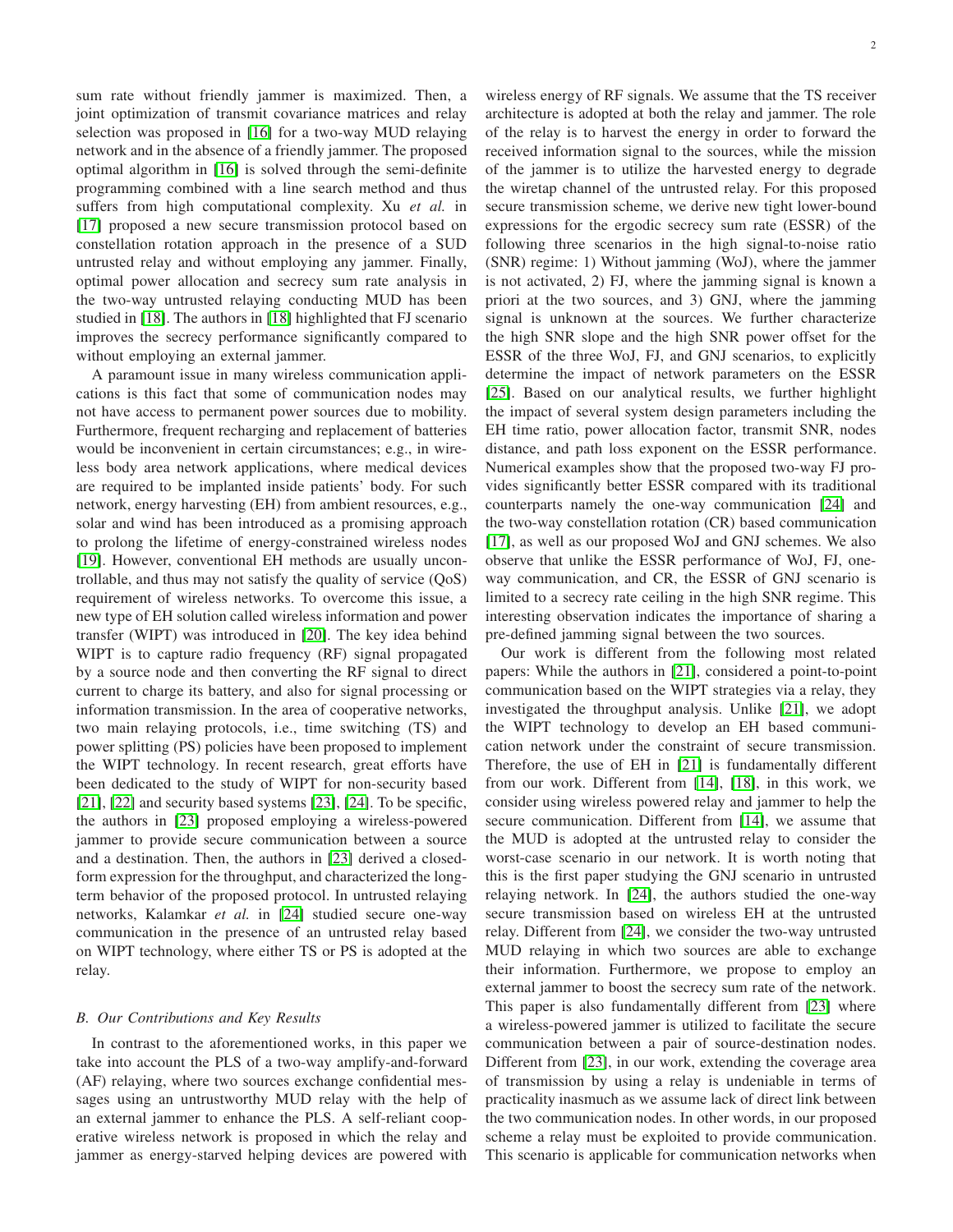

<span id="page-2-0"></span>Fig. 1. System model of a wireless powered secure two-way network using an untrusted relay and an external jammer.

two sources are located far apart or within heavily shadowed areas. Therefore, the network design and the performance analysis of our work is different from [\[23\]](#page-13-19).

The remainder of this paper is organized as follows. System model and the proposed relaying protocols are presented in Section II, followed by signals and powers representation in Section III. Section IV and V investigate the secrecy performance of the proposed protocol and derive new closed-form expressions for the ESSR, as well as analyze the asymptotic ESSR including the high SNR slope and the high SNR power offset. Simulation results and discussions are detailed in Section VI. Finally, conclusions are given in Section VII.

## II. SYSTEM MODEL

We consider a two-way communication scenario illustrated in Fig. [1,](#page-2-0) where the two transceivers called  $(S_1)$  and  $(S_2)$ communicate with each other via an untrusted AF relay  $(R)$ . In the proposed system, we assume that all the nodes are equipped with a single antenna and operate in half-duplex mode, i.e., sending and receiving data concurrently is not possible. The direct link between  $S_1$  and  $S_2$  is assumed to be unavailable. As such, using the relay service is mandatory [\[21\]](#page-13-17). Unlike  $S_1$  and  $S_2$  that need to decode one signal, we assume that  $R$  adopts MUD to extract both of the sources' signals. Additionally, the channels between the nodes are assumed to be reciprocal, following a quasi-static block-fading Rayleigh model, where the channel properties remain constant over the block time of one message exchange. We denote  $h_{ij}$  as the channel coefficient between the nodes  $i$  and  $j$ , with channel reciprocity where  $h_{ij} = h_{ji}$ . The channel power gain  $|h_{ij}|^2$ follows an exponential distribution with mean  $\mu_{ij}$ . We also denote  $f_{|h_{ij}|^2}(x)$  as the probability density function (PDF) of random variable (RV)  $|h_{ij}|^2$ . Furthermore, we assume that the sources have perfect knowledge of the channel state information (CSI) of the links  $S_1$ – $R$ ,  $S_2$ – $R$ , and  $J$ – $R$  [\[14\]](#page-13-10).

Three secure transmission scenarios taken into account in this paper are detailed as follows:

• *WoJ scenario*: To see how employing a jammer can impact on the secrecy performance of the proposed communication network, the WoJ scenario is studied, in which the data transmission policy is as follows. At the beginning,  $R$  is

charged by the two sources in the first phase to facilitate the relaying. Next,  $S_1$  and  $S_2$  start to send their superimposed signals to  $R$  in the second phase, followed by forwarding the received data to the sources after amplification by  $R$  during the last phase. Finally, each source decodes the signal of the opposite node. It is worth mentioning that the WoJ brings high simplicity with very low cost compared with the FJ and GNJ scenarios.

• *FJ scenario*: In this scenario, one external jammer  $(\mathcal{J})$  is employed to enhance the security of the network by degrading the relay channel capacity through sending its jamming signal. In the FJ scenario, the data exchange between two sources is implemented in three phases. In the first phase, as shown with solid lines in Fig. [1,](#page-2-0)  $S_1$  and  $S_2$  transmit non-information signals toward  $\mathcal J$  and  $\mathcal R$ , to charge them via the RF signals. Note that both  $R$  and  $J$  are assumed to be energy-starved nodes, yet equipped with rechargeable batteries with infinite capacity. It is also assumed that most of the nodes' energy are consumed for data transmission, and energy consumption for signal processing is ignored for simplicity [\[21\]](#page-13-17). During the second phase, the source nodes send their information signals to  $R$ . Simultaneously,  $J$  deteriorates the channel capacity of  $R$  by transmitting the jamming signal powered by the sources in the first stage, as demonstrated with dashed lines. Finally, in the third phase,  $R$  broadcasts the scaled version of the received signal to  $S_1$  and  $S_2$ , and then each source extracts its corresponding information signal after self-interference and jamming signal cancellation. In this scenario we assume the sources have perfect knowledge of the jamming signal transmitted by  $\mathcal J$  for they have paid for the jamming service. This is a common assumption in the FJ literature, e.g., [\[14\]](#page-13-10), [\[23\]](#page-13-19), [\[26\]](#page-13-22), and [\[27\]](#page-13-23), where the pre-defined jamming signal can be generated by using some pseudo-random codes or some cryptographic signals that are known to both the jammer and the sources but not available to the curious relay. For the sake of this purpose, one method is implementing DBCJ by which transmission of the jamming signal from  $\mathcal J$  to  $\mathcal S_1$  and  $\mathcal S_2$  can be accomplished, leading to the acquisition of the jamming signal solely by the legitimate receivers. Accordingly, before data transmission (and vividly after EH phase),  $J$  sends the specific jamming signal to  $S_1$ , while simultaneously,  $S_1$  transmits an artificial noise signal to confuse  $R$ . In the next step, the relay broadcasts the degraded received signal and consequently,  $S_1$  can extract the jamming signal. The same procedure can be implemented by  $S_2$  to obtain the jamming signal as well<sup>[1](#page-2-1)</sup>. In this DBCJ based method, we assumed that both the helping devices are charged successfully during the EH phase such that the jamming transmission to the sources is enabled, otherwise the two sources can not obtain a perfect

<span id="page-2-1"></span><sup>&</sup>lt;sup>1</sup>Another approach to implement FJ is to use some cryptographic signals at the jammer to jam, where the decryption book is a secret key only accessible to the sources. Then, the sources can have perfect knowledge of the jamming signals if the jammer sends some additional bits consisting of the information of the jamming signals, e.g., pseudo-noise (PN) codes, transmitted to the sources periodically [\[14\]](#page-13-10). To make the PN codes available at both  $\mathcal J$  and the sources, some exchange among the nodes is undeniable. Therefore, to guarantee that these PN codes cannot be intercepted by the eavesdropper, the aforementioned DBCJ technique can also be utilized. Therefore, combining both the cryptographic techniques and the PLS seems promising approach for secure communication, and we will examine such idea in our future works.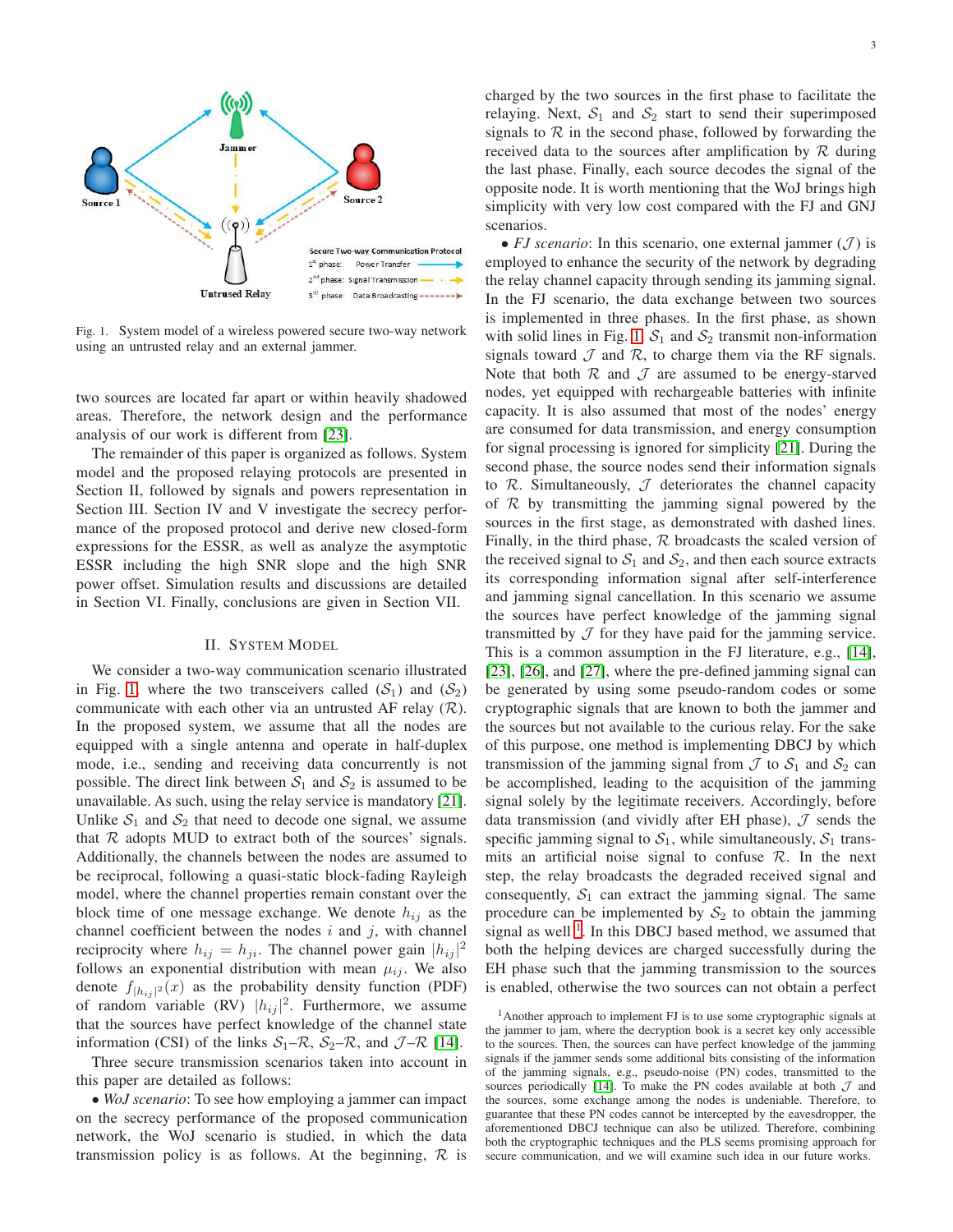

<span id="page-3-0"></span>Fig. 2. Time switching relaying protocol for two-way secure communication via a wireless powered untrusted relay and a jammer.

knowledge of the jamming signal, and hence results in the GNJ scenario.

• *GNJ scenario*: In this scenario, the data transmission protocol is the same as the FJ. Different from the FJ, the two sources have no knowledge about the jamming signal and therefore, the jamming signal is considered as an interfering signal at  $S_1$  and  $S_2$ . Based on this fact, the proposed GNJ network experiences performance loss compared with the FJ scenario. In contrast to FJ that the secrecy performance advantage is obtained at the cost of higher implementational complexity, the GNJ scenario enjoys having little workload of online computation.

## *A. Time Switching Relaying Protocol*

Fig. [2](#page-3-0) describes the proposed wireless EH two-way relaying transmission protocol. Using the TS policy, the relay switches from EH to information encoding, and completes a round of data exchange in three phases over a period of  $T$ . To be specific, in the first phase with the duration of  $T_1 = \alpha T$  $(0 < \alpha < 1)$ , both  $\mathcal R$  and  $\mathcal J$  harvest the energy of the RF signals transmitted by  $S_1$  and  $S_2$ . In the second time slot which lasts  $T_2 = (1 - \alpha) \frac{T}{2}$ ,  $S_1$  and  $S_2$  send their information signals to  $R$ , and simultaneously  $J$  transmits its jamming signal. Finally, in the third phase,  $R$  broadcasts the scaled version of the received signal. It is worth noting that the parameter  $\alpha$  which indicates the ratio of EH time to the total transmission time of one period has significant impact on the system performance, i.e., related to the value of  $\alpha$ , the secrecy rate of the proposed network is changed as will be shown numerically in Section VII.

## III. SIGNALS AND POWERS REPRESENTATION

In the following, the signals and powers corresponding to the WoJ, FJ, and GNJ scenarios are presented. We first denote  $x_{\mathcal{S}_i}$ ,  $i \in \{1,2\}$ , and  $x_J$  as the information signals and the jamming signal with the powers of  $P_{\mathcal{S}_i}$  and  $P_{TJ}$ , respectively.

#### *A. Energy Harvesting at the Relay and Jammer*

*1) Without Jamming:* In the first phase, the two source nodes send non-information signals, to charge the relay. The received power at  $R$  is given by

<span id="page-3-8"></span>
$$
P_{\mathcal{R}} = P_{\mathcal{S}_1} |h_{\mathcal{S}_1 \mathcal{R}}|^2 + P_{\mathcal{S}_2} |h_{\mathcal{S}_2 \mathcal{R}}|^2.
$$
 (1)

Based on the proposed TS protocol, the harvested energy  $E_{HR}$ in the duration of  $\alpha T$  at  $\mathcal R$  is given by

<span id="page-3-1"></span>
$$
E_{HR} = \eta \alpha T (P_{\mathcal{S}_1} |h_{\mathcal{S}_1 \mathcal{R}}|^2 + P_{\mathcal{S}_2} |h_{\mathcal{S}_2 \mathcal{R}}|^2),\tag{2}
$$

where  $\eta$  represents the energy conversion efficiency factor, and  $0 < \eta < 1$ . The relay uses the harvested energy obtained in the first phase [\(2\)](#page-3-1) to retransmit the received signal in the third phase with the power  $P_{TR}$  which can be written as

$$
P_{TR} = \frac{E_{HR}}{(1 - \alpha)\frac{T}{2}} = \beta^{-1} (P_{S_1} |h_{S_1 \mathcal{R}}|^2 + P_{S_2} |h_{S_2 \mathcal{R}}|^2), \quad (3)
$$

where  $\beta$  is defined as  $\beta \stackrel{\Delta}{=} \frac{1-\alpha}{2\eta\alpha}$ .

*2) Friendly Jamming/Gaussian noise jamming:* In the FJ and GNJ scenarios, EH at  $R$  is the same as the WoJ scheme. Similarly, for the received power at  $\mathcal J$  in the first phase, can be written as

<span id="page-3-9"></span>
$$
P_{\mathcal{J}} = P_{\mathcal{S}_1} |h_{\mathcal{S}_1 \mathcal{J}}|^2 + P_{\mathcal{S}_2} |h_{\mathcal{S}_2 \mathcal{J}}|^2, \tag{4}
$$

and the amount of harvested energy at  $\mathcal J$  during one frame of communication can be represented as

<span id="page-3-6"></span><span id="page-3-2"></span>
$$
E_{HJ} = \eta \alpha T (P_{\mathcal{S}_1} |h_{\mathcal{S}_1 \mathcal{J}}|^2 + P_{\mathcal{S}_2} |h_{\mathcal{S}_2 \mathcal{J}}|^2). \tag{5}
$$

Furthermore, during the second phase,  $\mathcal J$  uses the harvested energy in [\(5\)](#page-3-2) to transmit its jamming signal with the power of  $P_{TJ}$ , which can be expressed as

$$
P_{TJ} = \frac{E_{HJ}}{(1-\alpha)\frac{T}{2}} = \beta^{-1} (P_{\mathcal{S}_1} |h_{\mathcal{S}_1 \mathcal{J}}|^2 + P_{\mathcal{S}_2} |h_{\mathcal{S}_2 \mathcal{J}}|^2). \tag{6}
$$

Note that in the aforementioned scenarios,  $P_R$  and  $P_J$  should be more than the minimum predefined threshold power  $(\Theta)$  to activate the harvesting circuitry, unless the helper nodes will remain inactive.

## *B. Signals Representation*

*1) Without Jamming:* For the WoJ scenario, the received signal at  $R$  in the second phase, can be expressed as

$$
y_{\mathcal{R}} = \sqrt{P_{\mathcal{S}_1}} x_{\mathcal{S}_1} h_{\mathcal{S}_1 \mathcal{R}} + \sqrt{P_{\mathcal{S}_2}} x_{\mathcal{S}_2} h_{\mathcal{S}_2 \mathcal{R}} + n_{\mathcal{R}},\qquad(7)
$$

where  $n_{\mathcal{R}}$  is considered as a zero-mean additive white Gaussian noise (AWGN) at  $R$ . Based on the received signal  $y_R$ in [\(7\)](#page-3-3) and considering the MUD at  $R$ , the SNR at  $R$  can be obtained as

<span id="page-3-3"></span>
$$
\gamma_{\mathcal{R}} = \frac{P_{\mathcal{S}_1} |h_{\mathcal{S}_1 \mathcal{R}}|^2 + P_{\mathcal{S}_2} |h_{\mathcal{S}_2 \mathcal{R}}|^2}{N_0},\tag{8}
$$

where  $N_0$  denotes the power of AWGN at  $\mathcal{R}$ , and for simplicity the processing noise is ignored [\[24\]](#page-13-20).

Finally, in the third phase,  $R$  broadcasts the amplified version of the received signal which is given by

<span id="page-3-7"></span><span id="page-3-4"></span>
$$
x_{\mathcal{R}} = Gy_{\mathcal{R}},\tag{9}
$$

where G is the scaling factor of  $\mathcal R$  as

<span id="page-3-5"></span>
$$
G = \sqrt{\frac{P_{TR}}{P_{\mathcal{S}_1} |h_{\mathcal{S}_1 \mathcal{R}}|^2 + P_{\mathcal{S}_2} |h_{\mathcal{S}_2 \mathcal{R}}|^2 + N_0}}.
$$
(10)

Next, we focus on the received signal at  $S_2$ , from which similar expressions can be derived for the received signal at  $S_1$ .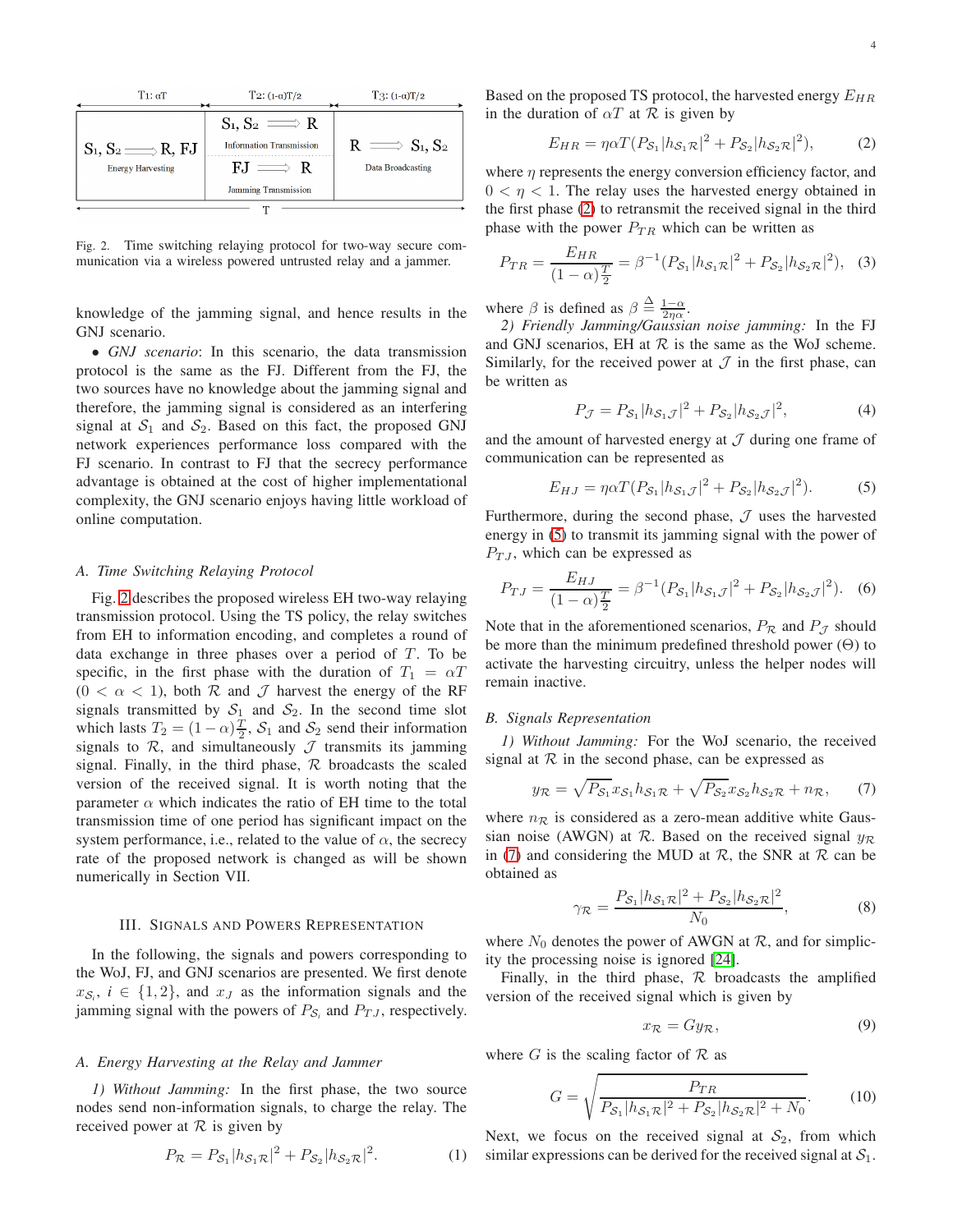By using [\(7\)](#page-3-3) and [\(9\)](#page-3-4), the received signal at  $S_2$  after selfinterference cancellation can be expressed as

$$
y_{\mathcal{S}_2} = \sqrt{P_{\mathcal{S}_1}} Gh_{\mathcal{S}_1 \mathcal{R}} h_{\mathcal{R} \mathcal{S}_2} x_{\mathcal{S}_1} + Gh_{\mathcal{R} \mathcal{S}_2} n_{\mathcal{R}} + n_{\mathcal{S}_2}.
$$
 (11)

Substituting [\(10\)](#page-3-5) into [\(11\)](#page-4-0), the received instantaneous endto-end SNR at  $S_2$  after some algebraic manipulations can be obtained as

$$
\gamma_{S_2} = \frac{P_{S_1} |h_{S_1 \mathcal{R}}|^2 |h_{\mathcal{R}S_2}|^2}{N_0 |h_{\mathcal{R}S_2}|^2 + N_0 \beta + \epsilon},\tag{12}
$$

where  $\epsilon = \frac{N_0^2 \beta}{P \epsilon |\log n|^2 + E}$  $\frac{N_0 P}{P_{s_1} |h_{s_1} \pi|^2 + P_{s_2} |h_{s_2} \pi|^2}$ . Following the same procedure for calculation of  $\gamma_{\mathcal{S}_2}$ , the resultant instantaneous end-toend SNR at  $S_1$  is also given by

<span id="page-4-7"></span>
$$
\gamma_{S_1} = \frac{P_{S_2} |h_{S_2} \mathcal{R}|^2 |h_{\mathcal{RS}_1}|^2}{N_0 |h_{\mathcal{RS}_1}|^2 + N_0 \beta + \epsilon}.
$$
 (13)

*2) Friendly Jamming:* For the FJ scenario, the received signal at  $R$  in the second phase, can be expressed as

$$
y_{\mathcal{R}} = \sqrt{P_{\mathcal{S}_1}} x_{\mathcal{S}_1} h_{\mathcal{S}_1 \mathcal{R}} + \sqrt{P_{\mathcal{S}_2}} x_{\mathcal{S}_2} h_{\mathcal{S}_2 \mathcal{R}}
$$

$$
+ \sqrt{P_{TJ}} x_{\mathcal{J}} h_{\mathcal{J} \mathcal{R}} + n_{\mathcal{R}}.
$$
(14)

Substituting  $P_{TJ}$  given by [\(6\)](#page-3-6) into [\(14\)](#page-4-1), the SNR at R can be obtained as

$$
\gamma_{\mathcal{R}} = \frac{P_{\mathcal{S}_1} |h_{\mathcal{S}_1 \mathcal{R}}|^2 + P_{\mathcal{S}_2} |h_{\mathcal{S}_2 \mathcal{R}}|^2}{P_{\mathcal{T}J} |h_{\mathcal{J} \mathcal{R}}|^2 + N_0}
$$
  
= 
$$
\frac{P_{\mathcal{S}_1} |h_{\mathcal{S}_1 \mathcal{R}}|^2 + P_{\mathcal{S}_2} |h_{\mathcal{S}_2 \mathcal{R}}|^2}{\beta^{-1} (P_{\mathcal{S}_1} |h_{\mathcal{S}_1 \mathcal{J}}|^2 + P_{\mathcal{S}_2} |h_{\mathcal{S}_2 \mathcal{J}}|^2) |h_{\mathcal{J} \mathcal{R}}|^2 + N_0}, \quad (15)
$$

Finally,  $R$  broadcasts the amplified version of the received signal,  $x_R = Gy_R$ , with the amplification factor of

$$
G=\sqrt{\frac{P_{TR}}{P_{S_1}|h_{S_1R}|^2+P_{S_2}|h_{S_2R}|^2+P_{TJ}|h_{\mathcal{J}R}|^2+N_0}}.\tag{16}
$$

Moreover, by using [\(14\)](#page-4-1) and [\(16\)](#page-4-2), the received signal at  $S_2$  can be expressed as

$$
y'_{S_2} = x_R h_{RS_2} + n_{S_2}
$$
  
=  $\sqrt{P_{S_1}} G h_{S_1 R} h_{RS_2} x_{S_1} + \sqrt{P_{S_2}} G h_{S_2 R} h_{RS_2} x_{S_2}$   
+  $\sqrt{P_{T J}} G h_{J R} h_{RS_2} x_{J} + G h_{RS_2} n_{R} + n_{S_2},$  (17)

Since the jamming signal in FJ scenario is fully known at the sources, as well as the CSI of the links  $S_1-R$ ,  $S_2-R$ , and  $R-J$ ,  $S_2$  can eliminate the jamming signal and its own self-interference from [\(17\)](#page-4-3), which simplifies as

<span id="page-4-4"></span>
$$
y_{\mathcal{S}_2} = \sqrt{P_{\mathcal{S}_1}} Gh_{\mathcal{S}_1 \mathcal{R}} h_{\mathcal{R} \mathcal{S}_2} x_{\mathcal{S}_1} + Gh_{\mathcal{R} \mathcal{S}_2} n_{\mathcal{R}} + n_{\mathcal{S}_2}.
$$
 (18)

Substituting [\(16\)](#page-4-2) into [\(18\)](#page-4-4), and then using  $P_{TJ}$  given by [\(6\)](#page-3-6), the received instantaneous end-to-end SNR at  $S_2$  is given by

$$
\gamma_{\mathcal{S}_2} = \frac{P_{\mathcal{S}_1} |h_{\mathcal{S}_1 \mathcal{R}}|^2 |h_{\mathcal{R}\mathcal{S}_2}|^2}{N_0 |h_{\mathcal{R}\mathcal{S}_2}|^2 + \frac{N_0 \left(P_{\mathcal{S}_1} |h_{\mathcal{S}_1 \mathcal{J}}|^2 + P_{\mathcal{S}_2} |h_{\mathcal{S}_2 \mathcal{J}}|^2\right) |h_{\mathcal{J}\mathcal{R}}|^2}{P_{\mathcal{S}_1} |h_{\mathcal{S}_1 \mathcal{R}}|^2 + P_{\mathcal{S}_2} |h_{\mathcal{S}_2 \mathcal{R}}|^2} + N_0 \beta + \epsilon} (19)
$$

Similarly, the received SNR at  $S_1$  is obtained as

<span id="page-4-11"></span><span id="page-4-0"></span>
$$
\gamma_{\mathcal{S}_1} = \frac{P_{\mathcal{S}_2} |h_{\mathcal{S}_2} \mathcal{R}|^2 |h_{\mathcal{R}\mathcal{S}_1}|^2}{N_0 |h_{\mathcal{R}\mathcal{S}_1}|^2 + \frac{N_0 \left(P_{\mathcal{S}_1} |h_{\mathcal{S}_1 \mathcal{J}}|^2 + P_{\mathcal{S}_2} |h_{\mathcal{S}_2 \mathcal{J}}|^2\right) |h_{\mathcal{J}\mathcal{R}}|^2}{P_{\mathcal{S}_1} |h_{\mathcal{S}_1 \mathcal{R}}|^2 + P_{\mathcal{S}_2} |h_{\mathcal{S}_2 \mathcal{R}}|^2} + N_0 \beta + \epsilon}.
$$
\n(20)

<span id="page-4-6"></span>*3) Gaussian Noise Jamming:* For GNJ, the received SNR at  $R$  is the same as the FJ. However, in this scenario, since the jamming signal is not available at both  $S_1$  and  $S_2$ , the term related to the jamming signal  $x_{\mathcal{J}}$  in [\(17\)](#page-4-3) is considered as a noise-like interference. Consequently, after self-interference cancellation, the received signal-to-interference-plus-noise ratio (SINR) at  $S_2$  can be computed as

$$
\gamma_{S_2} = \frac{P_{S_1}|h_{S_1\mathcal{R}}|^2|h_{\mathcal{R}S_2}|^2}{\left(P_{S_1}|h_{S_1\mathcal{J}}|^2 + P_{S_2}|h_{S_2\mathcal{J}}|^2\right)\left(\beta^{-1}|h_{\mathcal{R}S_2}|^2 + \delta\right)|h_{\mathcal{J}\mathcal{R}}|^2} + N_0|h_{\mathcal{R}S_2}|^2 + N_0\beta + \epsilon \tag{21}
$$

where  $\delta \triangleq \frac{N_0}{P_{s_1}|h_{s_1} \pi|^2 + P_{s_2}|h_{s_2} \pi|^2}$ . A similar expression can be obtained for  $\gamma_{S_1}$  by changing  $S_2$  with  $S_1$  in [\(21\)](#page-4-5).

<span id="page-4-1"></span>To make the further analysis tractable, we consider the high SNR assumption for all the scenarios by replacing  $\epsilon = 0$  in Eqs. [\(12\)](#page-4-6), [\(13\)](#page-4-7) and [\(19\)](#page-4-8)-[\(21\)](#page-4-5).

## <span id="page-4-5"></span>IV. ERGODIC SECRECY SUM RATE ANALYSIS

In this section, we first derive closed-form expressions for the power outage probability at the helping nodes to take into account the fact that the EH may fail at either  $\mathcal R$  or  $\mathcal J$ . Then, we analytically obtain new closed-form lower-bound expressions for the ESSR of WoJ, FJ, and GNJ.

<span id="page-4-10"></span><span id="page-4-2"></span>We assume the helping nodes only utilize the wireless EH for data transmission. As such, the received power at either  $\mathcal R$  or  $\mathcal J$ , should be greater than the minimum required power for the activation of their EH circuitry [\[19\]](#page-13-15), unless they maintain inactive as we assume the helping nodes only utilize the wireless EH technology and have no other power resources. This phenomenon is characterized by the power outage probability, and denoted by  $P_{po}$ . In this section, we first derive closed-form expressions for the power outage probability at  $\mathcal{R}$  ( $P_{po}^{\mathcal{R}}$ ), and  $\mathcal{J}$  ( $P_{po}^{\mathcal{J}}$ ). As such, the probability of power outage for the helper node K, where  $\mathcal{K} \in \{R, \mathcal{J}\}\$ is defined precisely as

<span id="page-4-13"></span><span id="page-4-12"></span>
$$
P_{po}^{\mathcal{K}} = \Pr\{P_{\mathcal{K}} < \Theta\},\tag{22}
$$

<span id="page-4-3"></span>in which the analytical expression for  $P_{po}^{\kappa}$  is obtained in Proposition [1.](#page-4-9)

<span id="page-4-9"></span>Proposition 1. *The power outage probability at the helper node* K, where  $K \in \{R, \mathcal{J}\}\$ is given by

$$
P_{po}^{\mathcal{K}} = \begin{cases} 1 - \frac{\bar{\gamma}s_2 \kappa}{\bar{\gamma}s_2 \kappa - \bar{\gamma}s_1 \kappa} \exp(-\frac{\Theta}{\bar{\gamma}s_2 \kappa}) \\ - \frac{\bar{\gamma}s_1 \kappa}{\bar{\gamma}s_1 \kappa - \bar{\gamma}s_2 \kappa} \exp(-\frac{\Theta}{\bar{\gamma}s_1 \kappa}), & \bar{\gamma}s_1 \kappa \neq \bar{\gamma}s_2 \kappa \\ \Upsilon(2, \frac{\Theta}{\bar{\gamma}s_1 \kappa}), & \bar{\gamma}s_1 \kappa = \bar{\gamma}s_2 \kappa \end{cases} (23)
$$

<span id="page-4-8"></span>where  $\bar{\gamma}_{S_1K} \triangleq P_{S_1} \mu_{S_1K}$ ,  $\bar{\gamma}_{S_2K} \triangleq P_{S_2} \mu_{S_2K}$ , and  $\Upsilon(s, x) =$ <br> $\int_0^x t^{(s-1)} e^{-t} dt$  is the lower incomplete Gamma function [\[28\]](#page-13-24).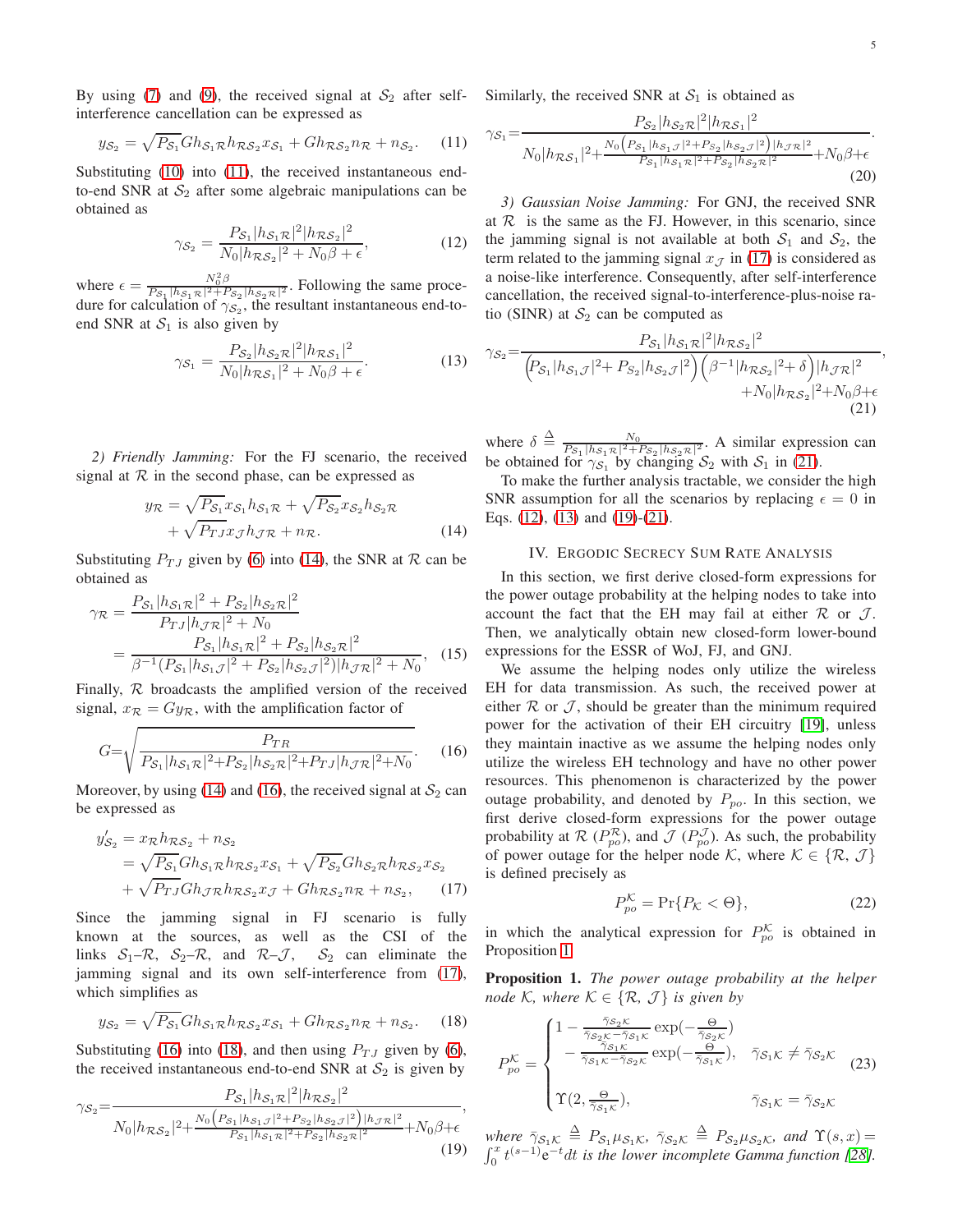6

<span id="page-5-9"></span><span id="page-5-8"></span><span id="page-5-7"></span><span id="page-5-5"></span> $(35)$ 

*Proof.* See Appendix A.

In principle, the ergodic secrecy rate determines the rate below which any average secure transmission is accessible [\[1\]](#page-13-0). Since we assume the MUD is performed at the untrusted relay to decode both the signals  $x_{S_1}$  and  $x_{S_2}$ , the integrated secrecy rate of the communication network, is considered as [\[14\]](#page-13-10). Therefore, the instantaneous secrecy sum rate  $R_{Sec}$  is evaluated by

<span id="page-5-0"></span>
$$
R_{Sec} = [I_{S_1} + I_{S_2} - I_{\mathcal{R}}]^+, \tag{24}
$$

where for  $K \in \{S_1, R, S_2\}$ 

<span id="page-5-1"></span>
$$
I_K = \frac{(1 - \alpha)}{2} \log_2(1 + \gamma_K),
$$
 (25)

By combining [\(24\)](#page-5-0) and [\(25\)](#page-5-1),  $R_{Sec}$  can be rewritten as

<span id="page-5-2"></span>
$$
R_{Sec} = \left[\frac{(1-\alpha)}{2}\log_2\frac{(1+\gamma_{S_1})(1+\gamma_{S_2})}{(1+\gamma_{R})}\right]^+, \qquad (26)
$$

where  $[x]^{+} = \max(x, 0)$  and the pre-log factor  $\frac{1-\alpha}{2}$  is due to the efficient time of information exchange between the two sources. Moreover,  $\gamma_{S_1}$ ,  $\gamma_{S_2}$ , and  $\gamma_{\mathcal{R}}$  are the received SNR at  $S_1$ ,  $S_2$ , and  $R$ , respectively. We note that by taking average over  $R_{Sec}$  given by [\(26\)](#page-5-2), one can obtain the ESSR as

<span id="page-5-3"></span>
$$
\bar{R}_{Sec} = \mathbb{E}\{R_{Sec}\}.
$$
 (27)

In the following, we proceed to derive the ESSR of the WoJ, FJ, and GNJ scenarios.

# *A. Without Jamming*

In this scenario,  $R$  may experience power outage due to bad channel conditions. Hence, the ESSR of WoJ can be stated as

<span id="page-5-10"></span>
$$
\bar{R}_{Sec}^{WoJ} = (1 - P_{po}^{\mathcal{R}}) \bar{R}_{Act}^{WoJ},\tag{28}
$$

where the exact expression of  $\bar{R}_{Act}^{WoJ}$  is obtained by substituting [\(8\)](#page-3-7), [\(12\)](#page-4-6), and [\(13\)](#page-4-7) into [\(27\)](#page-5-3) as

$$
\bar{R}_{Act}^{WoJ} = \int_0^\infty \int_0^\infty R_{sec}(x, y) f_X(x) f_Y(y) dx dy, \qquad (29)
$$

where  $X = |h_{S_1 \mathcal{R}}|^2$  and  $Y = |h_{S_2 \mathcal{R}}|^2$  are defined in [\(29\)](#page-5-4).

The corresponding lower-bound expression for  $\bar{R}_{Act}^{WoJ}$  can be analytically formulated as

$$
\bar{R}_{LB}^{WoJ} = \frac{1-\alpha}{2\ln(2)} \left[ \hat{I}_1 + \hat{I}_2 - I_3 \right]^+, \tag{30}
$$

where

$$
\widehat{I}_{1(2)} = \ln \left[ 1 + \exp \left( -2\Phi + \ln \left( \frac{\bar{\gamma}_{\mathcal{S}_{1(2)}} \mathcal{R} \mu_{\mathcal{R} \mathcal{S}_{2(1)}}}{\beta N_0} \right) + \exp \left( \frac{\beta}{\mu_{\mathcal{R} \mathcal{S}_{2(1)}}} \right) \mathrm{Ei} \left( -\frac{\beta}{\mu_{\mathcal{R} \mathcal{S}_{2(1)}}} \right) \right], \quad (31)
$$

where  $\Phi \approx 0.577215$  is the Euler's constant [\[29\]](#page-13-25), and Ei(x)=  $-\int_{-x}^{\infty}$  $\frac{\exp(-t)}{t}$ dt is the exponential integral [\[28\]](#page-13-24). Furthermore, the term  $I_3$  is given by

$$
I_3 = \frac{\bar{\gamma}_{S_1 \mathcal{R}}}{\bar{\gamma}_{S_2 \mathcal{R}} - \bar{\gamma}_{S_1 \mathcal{R}}} \exp\left(\frac{N_0}{\bar{\gamma}_{S_1 \mathcal{R}}}\right) \mathrm{Ei}\left(-\frac{N_0}{\bar{\gamma}_{S_1 \mathcal{R}}}\right) + \frac{\bar{\gamma}_{S_2 \mathcal{R}}}{\bar{\gamma}_{S_1 \mathcal{R}} - \bar{\gamma}_{S_2 \mathcal{R}}} \exp\left(\frac{N_0}{\bar{\gamma}_{S_2 \mathcal{R}}}\right) \mathrm{Ei}\left(-\frac{N_0}{\bar{\gamma}_{S_2 \mathcal{R}}}\right).
$$
 (32)

*Proof.* See Appendix B.

# *B. Friendly Jamming*

By considering this fact that the power outage may occur at either  $R$  or  $J$ , the ESSR for FJ can be written as

<span id="page-5-11"></span>
$$
\bar{R}_{Sec}^{FJ} = P_{po}^{\mathcal{J}} \bar{R}_{Sec}^{WoJ} + (1 - P_{po}^{\mathcal{R}})(1 - P_{po}^{\mathcal{J}})\bar{R}_{Act}^{FJ}.
$$
 (33)

We mention that the exact ESSR expression for FJ assuming all the nodes are active,  $\bar{R}_{Act}^{FJ}$ , can be written as

$$
\bar{R}_{Act}^{FJ} = \int_0^\infty \int_0^\infty \int_0^\infty \int_0^\infty \int_0^\infty \int_0^\infty R_{sec}(x, y, z, w, u) \times f_X(x) f_Y(y) f_Z(z) f_U(u) f_W(w) dx dy dz du dw, \quad (34)
$$

where we define  $X = |h_{S_1 \mathcal{R}}|^2$ ,  $Y = |h_{S_2 \mathcal{R}}|^2$ ,  $Z = |h_{S_1 \mathcal{J}}|^2$ ,  $W = |h_{S_2\mathcal{J}}|^2$ , and  $U = |h_{\mathcal{R}\mathcal{J}}|^2$  in the RVs of  $\gamma_{\mathcal{R}}$ ,  $\gamma_{S_2}$ , and  $\gamma_{S_1}$ , which are respectively given by [\(15\)](#page-4-10), [\(19\)](#page-4-8), and [\(20\)](#page-4-11).

Although the multiple integral expression in [\(34\)](#page-5-5) can be evaluated numerically, a closed-form expression is not straightforward to obtain. As such, we proceed by deriving a new compact lower-bound expression for  $\bar{R}^{FJ}_{Act}$  in Proposition [2.](#page-5-6)

<span id="page-5-6"></span>Proposition 2. *The lower-bound expression for the ESSR of FJ* scenario when both the helpers maintain active ( $\bar{R}_{LB}^{FJ}$ ) can *be expressed as*

 $\bar{R}_{LB}^{FJ}=\frac{1-\alpha}{2\ln(2)}\left[\mathcal{L}_1+\mathcal{L}_2-\mathcal{L}_3\right]^+$ 

*where*

$$
\mathcal{L}_1 \geq \ln \left( 1 + \frac{\exp \left[ -2\Phi + \ln \left( P_{\mathcal{S}_1} \mu_{\mathcal{S}_1 \mathcal{R}} \mu_{\mathcal{S}_2 \mathcal{R}} \right) \right]}{N_0 \left[ \mu_{\mathcal{R}\mathcal{S}_2} + \beta + \mu_{\mathcal{J}\mathcal{R}} \frac{P_{\mathcal{S}_1} \mu_{\mathcal{S}_1 \mathcal{J}} + P_{\mathcal{S}_2} \mu_{\mathcal{S}_2 \mathcal{J}}}{P_{\mathcal{S}_1} \mu_{\mathcal{S}_1 \mathcal{R}} - P_{\mathcal{S}_2} \mu_{\mathcal{S}_2 \mathcal{R}}} \ln \frac{P_{\mathcal{S}_1} \mu_{\mathcal{S}_1 \mathcal{R}}}{P_{\mathcal{S}_2} \mu_{\mathcal{S}_2 \mathcal{R}}} \right] \right). \tag{36}
$$

<span id="page-5-4"></span>
$$
\mathcal{L}_2 \geq \ln \left( 1 + \frac{\exp \left[ -2\Phi + \ln \left( P_{\mathcal{S}_2} \mu_{\mathcal{S}_2} \pi \mu_{\mathcal{S}_1} \pi \right) \right]}{N_0 \left[ \mu_{\mathcal{R}\mathcal{S}_1} + \beta + \mu_{\mathcal{J}\mathcal{R}} \frac{P_{\mathcal{S}_1} \mu_{\mathcal{S}_1 \mathcal{J}} + P_{\mathcal{S}_2} \mu_{\mathcal{S}_2 \mathcal{J}}}{P_{\mathcal{S}_1} \mu_{\mathcal{S}_1 \mathcal{R}} - P_{\mathcal{S}_2} \mu_{\mathcal{S}_2 \mathcal{R}}} \ln \frac{P_{\mathcal{S}_1} \mu_{\mathcal{S}_1 \mathcal{R}}}{P_{\mathcal{S}_2} \mu_{\mathcal{S}_2 \mathcal{R}}} \right]} \right). \tag{37}
$$

*and*

 $\mathcal{L}_3 \leq \ln \left(1 + \mathcal{A}_0\right[\mathcal{F}(\mathcal{A}_1) - \mathcal{F}(\mathcal{A}_2))$ i (38)

$$
\mathcal{A}_0 = \frac{2\beta (P_{\mathcal{S}_1}\mu_{\mathcal{S}_1\mathcal{R}} + P_{\mathcal{S}_2}\mu_{\mathcal{S}_2\mathcal{R}})}{(P_{\mathcal{S}_2}\mu_{\mathcal{S}_2\mathcal{J}} - P_{\mathcal{S}_1}\mu_{\mathcal{S}_1\mathcal{J}})\mu_{\mathcal{R}\mathcal{J}}},\tag{39}
$$

*and*

*where*

$$
A_1 = \sqrt{\frac{4\beta N_0}{P_{\mathcal{S}_1}\mu_{\mathcal{S}_1\mathcal{J}}\mu_{\mathcal{R}\mathcal{J}}}}, \quad A_2 = \sqrt{\frac{4\beta N_0}{P_{\mathcal{S}_2}\mu_{\mathcal{S}_2\mathcal{J}}\mu_{\mathcal{R}\mathcal{J}}}}, \quad (40)
$$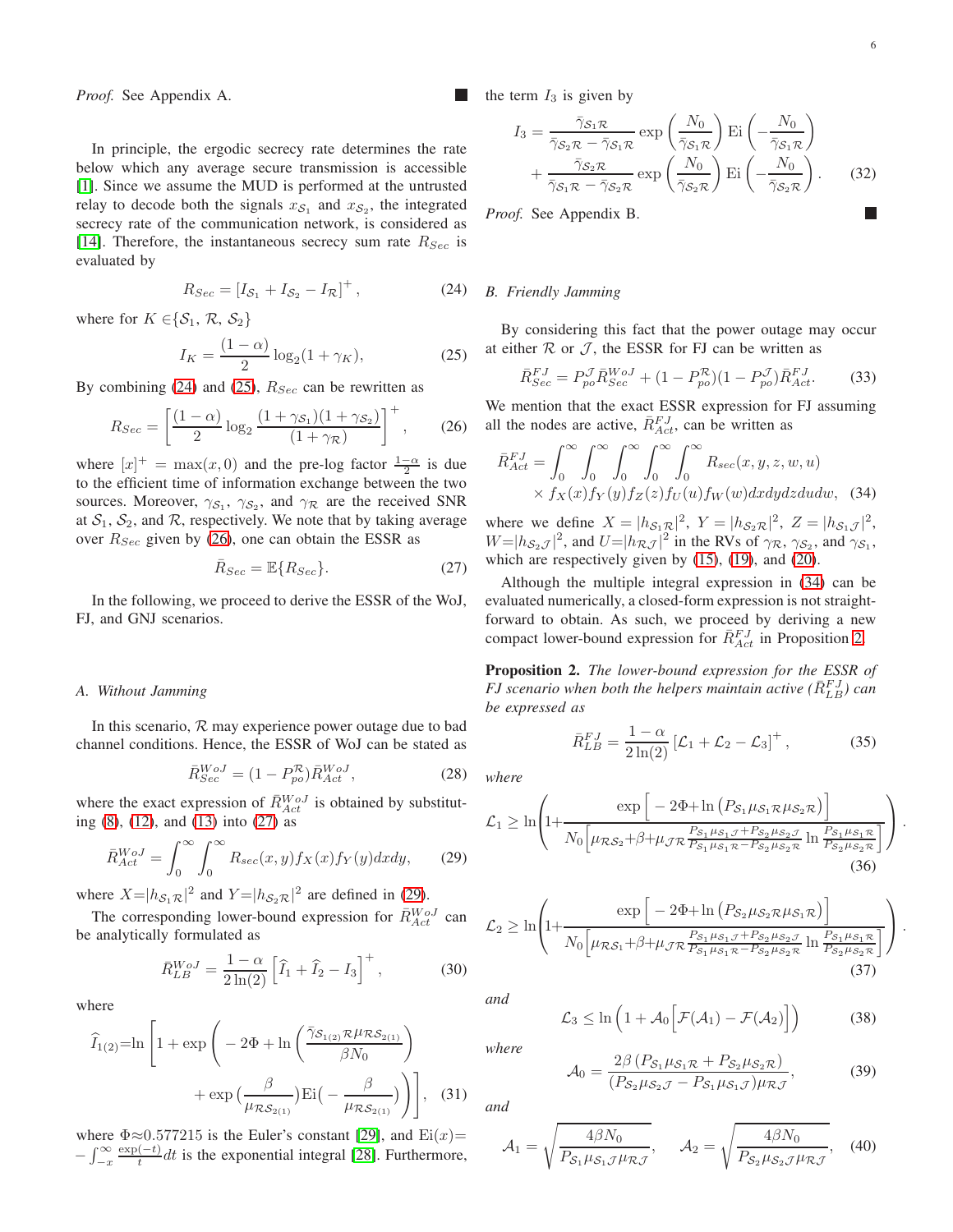*and, also for*  $m \in \{1, 2\}$ 

$$
\mathcal{F}(\mathcal{A}_m) = -2 \sum_{n=1}^{\infty} \sum_{i=1}^{n} \Lambda(1, n, i) \left( \frac{9}{2} \frac{\Gamma(n - \frac{3}{4}) \Gamma(n + \frac{3}{2})}{\Gamma(n - \frac{1}{2}) \Gamma(n + \frac{5}{2})} + 2 \right)
$$

$$
\times \mathcal{A}_m^{i-2} \begin{cases} \left( (-1)^k \left[ \text{ci}(\mathcal{A}_m) \cos(\mathcal{A}_m) + \text{si}(\mathcal{A}_m) \sin(\mathcal{A}_m) \right] + \frac{1}{\mathcal{A}_m^{2k-2}} \sum_{j=1}^{k-1} (2k - 2j - 1)! (-\mathcal{A}_m^2)^{j-1} \right), \quad i = 2k \\ \left( (-1)^k \left[ \text{ci}(\mathcal{A}_m) \sin(\mathcal{A}_m) - \text{si}(\mathcal{A}_m) \cos(\mathcal{A}_m) \right] + \frac{1}{\mathcal{A}_m^{2k-1}} \sum_{j=1}^{k} (2k - 2j)! (-\mathcal{A}_m^2)^{2j-1} \right), \quad i = 2k + 1 \end{cases}
$$
(41)

*where*

$$
\Lambda(1, n, i) = -\frac{(-2)^i \sqrt{\pi} \mathcal{L}(i, n)}{\sqrt{\pi} \Gamma(n+1) (4n^2 - 1)},
$$
(42)

*where*  $L(i, n) = \binom{n-1}{i} \frac{n!}{i!}$  *for*  $n, i > 0$  *represents the Lah num-bers (e.g. [\[30\]](#page-13-26)),*  $\Gamma(\cdot)$  *is Gamma function. Also,*  $\text{ci}(x)$  *and*  $\text{si}(x)$ *are the Sine and Cosine integrals, i.e.,*  $si(x) = -\int_x^{\infty}$  $\sin(t)$  $\frac{d(u)}{dt}dt$ *and*  $\text{ci}(x) = -\int_x^\infty$  $\cos(t)$  $\frac{s(t)}{t}$ dt, respectively.

*Proof.* See Appendix C.

As shown in the numerical results, the novel lower-bound expression given by [\(35\)](#page-5-7) is significantly tight, especially in the moderate-to-high SNR regime.

# *C. Gaussian Noise Jamming*

The ESSR of GNJ scenario can be obtained following the same procedure done for FJ scenario. We must only add the term  $\beta^{-1} (P_{\mathcal{S}_1} \mu_{\mathcal{S}_1} \mathcal{J} + P_{\mathcal{S}_2} \mu_{\mathcal{S}_2} \mathcal{J}) \mu_{\mathcal{R} \mathcal{S}_i} \mu_{\mathcal{J} \mathcal{R}}$ , for  $i \in \{1, 2\}$ , to the denominator of rational functions in [\(36\)](#page-5-8) and [\(37\)](#page-5-9), respectively.

## V. ASYMPTOTIC ERGODIC SECRECY SUM RATE ANALYSIS

In this section, we obtain the asymptotic ESSR when the transmit SNR of each node goes to infinity by deriving the high SNR slope in bits/s/Hz ( $S_{\infty}$ ) and the high SNR power offset in 3 dB units ( $L_{\infty}$ ), which are defined respectively as

<span id="page-6-5"></span>
$$
S_{\infty} = \lim_{\rho \to \infty} \frac{\bar{R}_{Sec}^{\infty}}{\log_2 \rho} \text{ and } L_{\infty} = \lim_{\rho \to \infty} \left( \log_2 \rho - \frac{\bar{R}_{Sec}^{\infty}}{S_{\infty}} \right), (43)
$$

where

$$
\bar{R}_{Sec}^{\infty} = S_{\infty} (\log_2 \rho - L_{\infty}),\tag{44}
$$

is the general asymptotic form of the ESSR performance [\[25\]](#page-13-21).

For the ease of presentation, we assume that  $P_{S_1}$  and  $P_{S_2}$ grow large with  $P_{S_1} = \xi P_{S_2}$  for some fixed ratio  $0 < \xi < \infty$ .

Furthermore, we define  $\rho = \frac{P_{S_2}}{N_0}$  as the transmit SNR by  $S_2$ .

*1) Without Jamming:* In the high SNR regime with  $\rho \to \infty$ and based on [\(8\)](#page-3-7), [\(12\)](#page-4-6), and [\(13\)](#page-4-7), we conclude that  $ln(1+\gamma s_i) \approx$  $\ln(\gamma_{\mathcal{S}_i})$  for  $i \in \{1, 2\}$ , and  $\ln(1 + \gamma_{\mathcal{R}}) \approx \ln(\gamma_{\mathcal{R}})$ . As such,

<span id="page-6-1"></span>
$$
\mathcal{Y}_1 \approx \mathbb{E}\{\ln(\gamma_{\mathcal{S}_1})\} = \mathbb{E}\left\{\ln(\frac{\xi \rho XY}{X + \beta})\right\}
$$
  
= ln(\xi \rho) + \mathbb{E}\left\{\ln(XY)\right\} - \mathbb{E}\left\{\ln(X + \beta)\right\}, (45)

<span id="page-6-2"></span>
$$
\mathcal{Y}_2 \approx \mathbb{E}\{\ln(\gamma_{\mathcal{S}_2})\} = \mathbb{E}\left\{\ln(\frac{\rho XY}{Y+\beta})\right\}
$$
  
=  $\ln(\rho) + \mathbb{E}\left\{\ln(XY)\right\} - \mathbb{E}\left\{\ln(Y+\beta)\right\},$  (46)

<span id="page-6-3"></span>
$$
\mathcal{Y}_3 \approx \mathbb{E}\{\ln(\gamma \mathcal{R})\} = \mathbb{E}\left\{\ln(\xi \rho X + \rho Y)\right\}
$$

$$
= \ln(\xi \rho) + \mathbb{E}\left\{\ln(X + \frac{1}{\xi}Y)\right\},\tag{47}
$$

where the terms  $\mathbb{E}\{\ln(XY)\},\,\mathbb{E}\{\ln(X+C)\}\,$  and  $\mathbb{E}\{\ln(X+C)\}\,$  $(Y)$ } can be evaluated using the lemma mentioned below.

<span id="page-6-0"></span>Lemma 1. *Let* C *be a strictly positive constant, and* X *and* Y *be two different exponential RVs with means of*  $m_x$  *and*  $m_y$ , *respectively. Therefore, we have the following results.*

1) 
$$
\mathbb{E}\left\{\ln X\right\} = \ln(m_x) - \Phi,
$$

2) 
$$
\mathbb{E}\left\{\ln(X+C)\right\} = \ln(C) - e^{\frac{C}{m_x}} \text{Ei}(-\frac{C}{m_x})
$$

3) 
$$
\mathbb{E}\left\{\ln(X+CY)\right\} = \frac{Cm_x m_y}{m_x - Cm_y} \times \left[\frac{\Phi + \ln(m_x)}{m_x} - \frac{\Phi + \ln(Cm_y)}{Cm_y}\right].
$$

*Proof.* This lemma can be proved using [\[29,](#page-13-25) Eq. (4.331.1)] for expression 1, using [\[29,](#page-13-25) Eq. (4.337.1)] for expression 2, and using [\[29,](#page-13-25) Eq. (4.352.2)] for expression 3. T.

Applying Lemma [1](#page-6-0) to  $(45)$ ,  $(46)$ , and  $(47)$ , and then substituting them into [\(27\)](#page-5-3), the closed-form expression for the asymptotic ESSR of the WoJ, can be obtained as

$$
\bar{R}_{Sec}^{WoJ,\infty} = \left(1 - P_{po}^{\mathcal{R}}\right) \bar{R}_{Act}^{WoJ,\infty}
$$
\n
$$
= \left(1 - P_{po}^{\mathcal{R}}\right) \frac{1 - \alpha}{2 \ln 2} \left(\ln(\rho) + 2 \ln\left(\frac{m_x m_y}{\beta}\right) - 4\Phi + e^{\frac{\beta}{m_x}} \text{Ei}\left(-\frac{\beta}{m_x}\right) + e^{\frac{\beta}{m_y}} \text{Ei}\left(-\frac{\beta}{m_y}\right) - \frac{m_x m_y}{\xi m_x - m_y} \left[\frac{\Phi + \ln(m_x)}{m_x} - \frac{\xi \Phi + \xi \ln(\frac{m_y}{\xi})}{m_y}\right]\right). \tag{48}
$$

By substituting [\(48\)](#page-6-4) into [\(43\)](#page-6-5), we arrive at the high SNR slope and the high SNR power offset respectively, as

<span id="page-6-8"></span><span id="page-6-7"></span><span id="page-6-4"></span>
$$
S_{\infty}^{WoJ} = (1 - P_{po}^{\mathcal{R}}) \frac{1 - \alpha}{2}.
$$
 (49)

and

$$
L_{\infty}^{WoJ} = \frac{1}{\ln 2} \left( 4\Phi - e^{\frac{\beta}{m_x}} \text{Ei}(-\frac{\beta}{m_x}) - e^{\frac{\beta}{m_y}} \text{Ei}(-\frac{\beta}{m_y}) + \frac{m_x m_y}{\xi m_x - m_y} \left[ \frac{\Phi + \ln(m_x)}{m_x} - \frac{\xi \Phi + \xi \ln(\frac{m_y}{\xi})}{m_y} \right] \right) - 2\log_2(\frac{m_x m_y}{\beta}).
$$
\n(50)

*2) Friendly Jamming:* The asymptotic ESSR for the FJ scenario becomes as

<span id="page-6-6"></span>
$$
\bar{R}_{Sec}^{FJ,\infty} = P_{po}^{\mathcal{J}} \bar{R}_{Sec}^{WoJ,\infty} + (1 - P_{po}^{\mathcal{R}})(1 - P_{po}^{\mathcal{J}}) \bar{R}_{Act}^{FJ,\infty}, \quad (51)
$$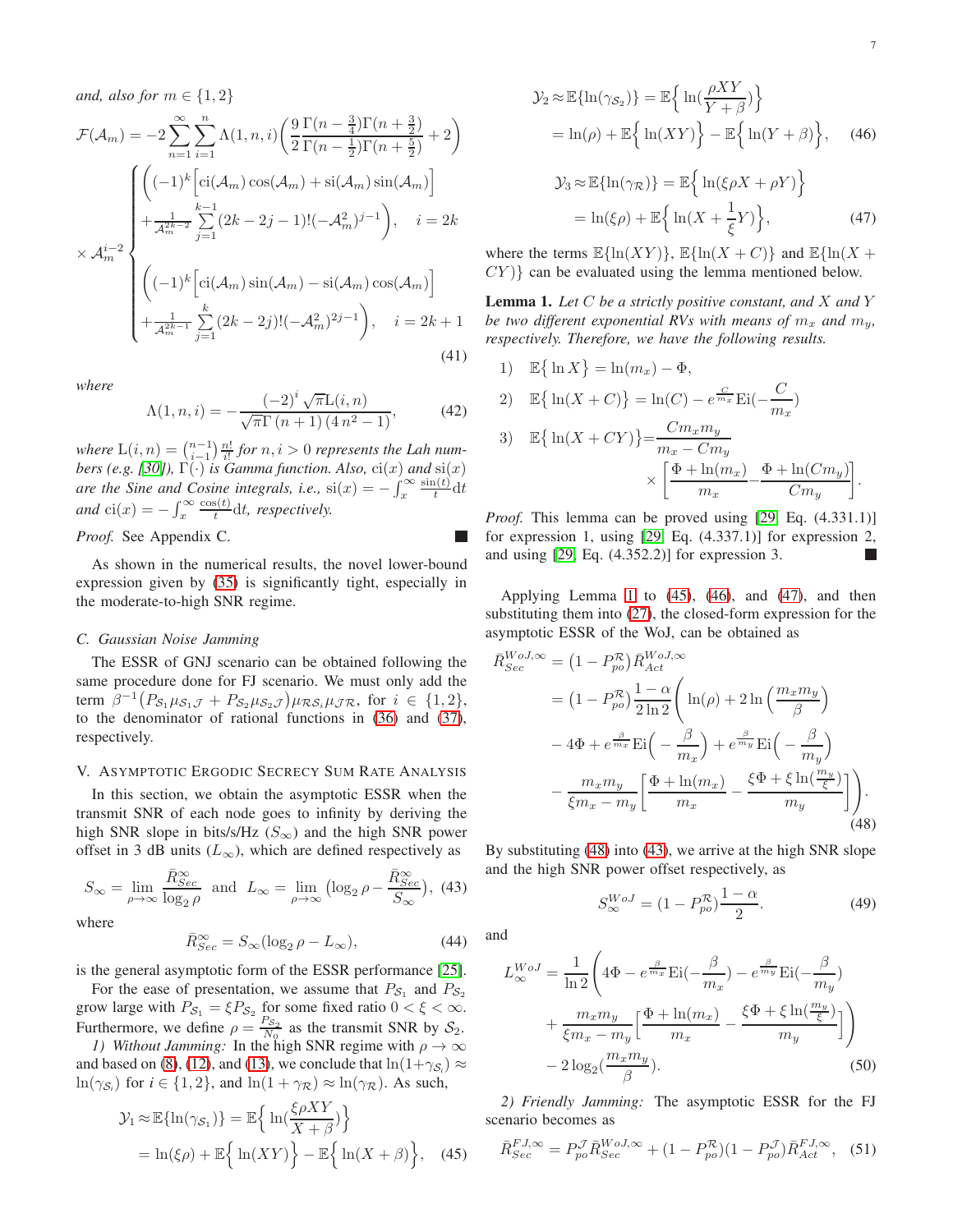where  $\bar{R}_{Act,\infty}^{FJ}$  in [\(51\)](#page-6-6), can be expressed as

$$
\bar{R}_{Act}^{FJ,\infty} = \frac{1-\alpha}{2\ln 2} \left[ \underbrace{\mathbb{E} \left\{ \ln(\gamma_{S_1}) \right\}}_{\mathcal{J}_1} + \underbrace{\mathbb{E} \left\{ \ln(\gamma_{S_2}) \right\}}_{\mathcal{J}_2} - \underbrace{\mathbb{E} \left\{ \ln(\gamma_R) \right\}}_{\mathcal{J}_3} \right],
$$
\n(52)

where using [\(20\)](#page-4-11), [\(19\)](#page-4-8) and [\(15\)](#page-4-10), the terms  $\mathcal{J}_1$ ,  $\mathcal{J}_2$  and  $\mathcal{J}_3$  are derived as follows:

<span id="page-7-0"></span>
$$
\mathcal{J}_1 = \mathbb{E}\left\{\ln\left(\frac{\rho XY}{X + \frac{\xi Z + W}{\xi X + Y}U + \beta}\right)\right\}
$$
  
\n
$$
= \mathbb{E}\left\{\ln(\rho XY)\right\} - \mathbb{E}\left\{\ln\left(X + \frac{\xi Z + W}{\xi X + Y}U + \beta\right)\right\}
$$
  
\n
$$
\stackrel{(a)}{\geq} \ln(\rho) + \mathbb{E}\left\{\ln(XY)\right\} - \ln\left(\mathbb{E}\left\{X + \frac{\xi Z + W}{\xi X + Y}U + \beta\right\}\right)
$$
  
\n
$$
\stackrel{(b)}{=} \ln(\rho) + \ln(m_x m_y) - 2\Phi
$$
  
\n
$$
- \ln\left[\beta + m_x + \frac{\xi m_z + m_w}{\xi m_x - m_y}m_u \ln(\frac{\xi m_x}{m_y})\right],
$$
\n(53)

 $\xi m_x - m_y$ where  $(a)$  follows from Jensen's inequality, and  $(b)$  follows from using Lemma [1.](#page-6-0) Similar to  $\mathcal{J}_1$ , we obtain  $\mathcal{J}_2$  as

$$
\mathcal{J}_2 \ge \ln(\rho) + \ln(\xi m_x m_y) - 2\Phi
$$
  
-  $\ln \left[ \beta + m_y + \frac{\xi m_z + m_w}{\xi m_x - m_y} m_u \ln(\frac{\xi m_x}{m_y}) \right].$  (54)

Ultimately, the term  $\mathcal{J}_3$  is derived as

<span id="page-7-1"></span>
$$
\mathcal{J}_3 = \mathbb{E}\left\{\ln\left(\frac{X + \frac{1}{\xi}Y}{\frac{1}{\beta}(Z + \frac{1}{\xi}W)U + \epsilon}\right)\right\}
$$
  
\n
$$
\stackrel{(a)}{\approx} \mathbb{E}\left\{\ln(X + \frac{1}{\xi}Y)\right\} - \mathbb{E}\left\{\ln(Z + \frac{1}{\xi}W)\right\}
$$
  
\n
$$
-\mathbb{E}\left\{\ln(U)\right\} + \ln \beta
$$
  
\n
$$
\stackrel{(b)}{=} \frac{\frac{1}{\xi}m_xm_y}{m_x - \frac{1}{\xi}m_y}\left[\frac{\Phi + \ln(m_x)}{m_x} - \frac{\Phi + \ln(\frac{m_y}{\xi})}{\frac{1}{\xi}m_y}\right]
$$
  
\n
$$
-\frac{\frac{1}{\xi}m_zm_w}{m_x - \frac{1}{\xi}m_w}\left[\frac{\Phi + \ln(m_z)}{m_z} - \frac{\Phi + \ln(\frac{m_w}{\xi})}{\frac{1}{\xi}m_w}\right]
$$
  
\n
$$
+\ln(\frac{\beta}{m_u}) + \Phi,
$$
\n(55)

where (a) follows from setting  $\epsilon = 0$ ; this means that the untrusted relay is considered as an ideal eavesdropper with the capability of noise cancellation such that from a security perspective this corresponds to the maximum interception by the eavesdropper and is the worst case assumption [\[31\]](#page-13-27). Furthermore, (b) follows from Lemma [1.](#page-6-0) Consequently, substituting  $(53)-(55)$  $(53)-(55)$  into  $(52)$ , and then using  $(51)$  and  $(43)$ , the high SNR slope for the FJ, is given by

<span id="page-7-4"></span>
$$
S_{\infty}^{FJ} = P_{po}^{\mathcal{J}} S_{\infty}^{WoJ} + (1 - P_{po}^{\mathcal{R}})(1 - P_{po}^{\mathcal{J}}) S_{\infty}^{FJ, Act}, \qquad (56)
$$

where by plugging [\(52\)](#page-7-2) into [\(43\)](#page-6-5), the expression  $S^{FJ, Act}_{\infty}$  can be expressed as

<span id="page-7-3"></span>
$$
S_{\infty}^{FJ,Act} = (1 - \alpha). \tag{57}
$$

Ultimately, substituting [\(57\)](#page-7-3) into [\(56\)](#page-7-4), and then after simple manipulations results in

<span id="page-7-5"></span>
$$
S_{\infty}^{FJ} = (1 - P_{po}^{\mathcal{R}})(1 - \frac{P_{po}^{\mathcal{J}}}{2})(1 - \alpha). \tag{58}
$$

<span id="page-7-2"></span>Finally, for the calculation of the high SNR power offset for the FJ, plugging [\(51\)](#page-6-6) into [\(43\)](#page-6-5) results in

$$
L_{\infty}^{FJ} = \lim_{\rho \to \infty} \left( \log_2 \rho - \left[ \frac{P_{po}^{\mathcal{J}} \bar{R}_{Act}^{WoJ,\infty} + (1 - P_{po}^{\mathcal{J}}) \bar{R}_{Act}^{FJ,\infty}}{(1 - \frac{P_{po}^{\mathcal{J}}}{2})(1 - \alpha)} \right] \right). \tag{59}
$$

Now, we consider two special cases 1) jammer is always active, i.e.,  $P_{po}^{\mathcal{J}} = 0$ , which is an ideal case maximizing  $L_{\infty}^{FJ}$ , 2) Jammer is off,  $P_{po}^{\mathcal{J}} = 1$ , which is also an artificial case but minimizing  $L_{\infty}^{FJ}$ , we delve into such computations to acquire a deep engineering insight to these criterion. To this end, if  $P_{po}^{\mathcal{J}}=0$ , then

$$
L_{\infty}^{FJ,Act} = \frac{1}{2\ln 2} \left( \ln \frac{\beta}{\xi m_x^2 m_y^2 m_u} + 5\Phi \right. \n+ \ln \left[ \beta + m_x + \frac{\xi m_z + m_w}{\xi m_x - m_y} m_u \ln(\frac{\xi m_x}{m_y}) \right] \n+ \ln \left[ \beta + m_y + \frac{\xi m_z + m_w}{\xi m_x - m_y} m_u \ln(\frac{\xi m_x}{m_y}) \right] \n+ \frac{\frac{1}{\xi} m_x m_y}{m_x - \frac{1}{\xi} m_y} \left[ \frac{\Phi + \ln(m_x)}{m_x} - \frac{\Phi + \ln(\frac{m_y}{\xi})}{\frac{1}{\xi} m_y} \right] \n- \frac{\frac{1}{\xi} m_z m_w}{m_z - \frac{1}{\xi} m_w} \left[ \frac{\Phi + \ln(m_z)}{m_z} - \frac{\Phi + \ln(\frac{m_w}{\xi})}{\frac{1}{\xi} m_w} \right], \quad (60)
$$

and if  $P_{po}^{\mathcal{J}} = 1$ , which also means that there is no jammer in the scenario, accordingly,  $L_{\infty}^{FJ,min}$  is equal to  $L_{\infty}^{WoJ}$  as [\(50\)](#page-6-7).

*Remark 1*: By comparing [\(49\)](#page-6-8) and [\(58\)](#page-7-5), we can obtain  $\frac{S_N^{EJ}}{S_N^{W\sigma J}} = 2(1-\frac{P_{\nu\sigma}^2}{2})$ . This result expresses that the FJ scenario can achieve more high SNR slope compared to the WoJ when a jammer with low threshold to activate the EH circuitry is exploited. Specifically, when  $\mathcal I$  is always active, FJ achieves twice as the high SNR slope as WoJ. Furthermore, based on [\(58\)](#page-7-5) which precisely specifies that the power outage at the external jammer has less impact to the high SNR slope rate compared to the power outage at the relay, therefore we can elicit this fact that the jammer's EH component structure can be relatively simple than the relay's.

*3) Gaussian Noise Jamming:* In this scenario, the asymptotic ESSR can be obtained as [\(51\)](#page-6-6), but by replacing both the expressions  $\mathcal{J}_1$  and  $\mathcal{J}_2$  indicated in [\(52\)](#page-7-2) with the expressions respectively, given by

$$
\tilde{\mathcal{J}}_1 \ge \ln(\rho) + \ln(m_x m_y) - 2\Phi
$$

$$
-\ln\left[\beta + m_x + m_u(\xi m_z + m_w)\right]
$$

$$
\left(\frac{\rho m_x}{\beta} + \frac{\ln(\xi m_x) - \ln(m_y)}{\xi m_x - m_y}\right)\right], \qquad (61)
$$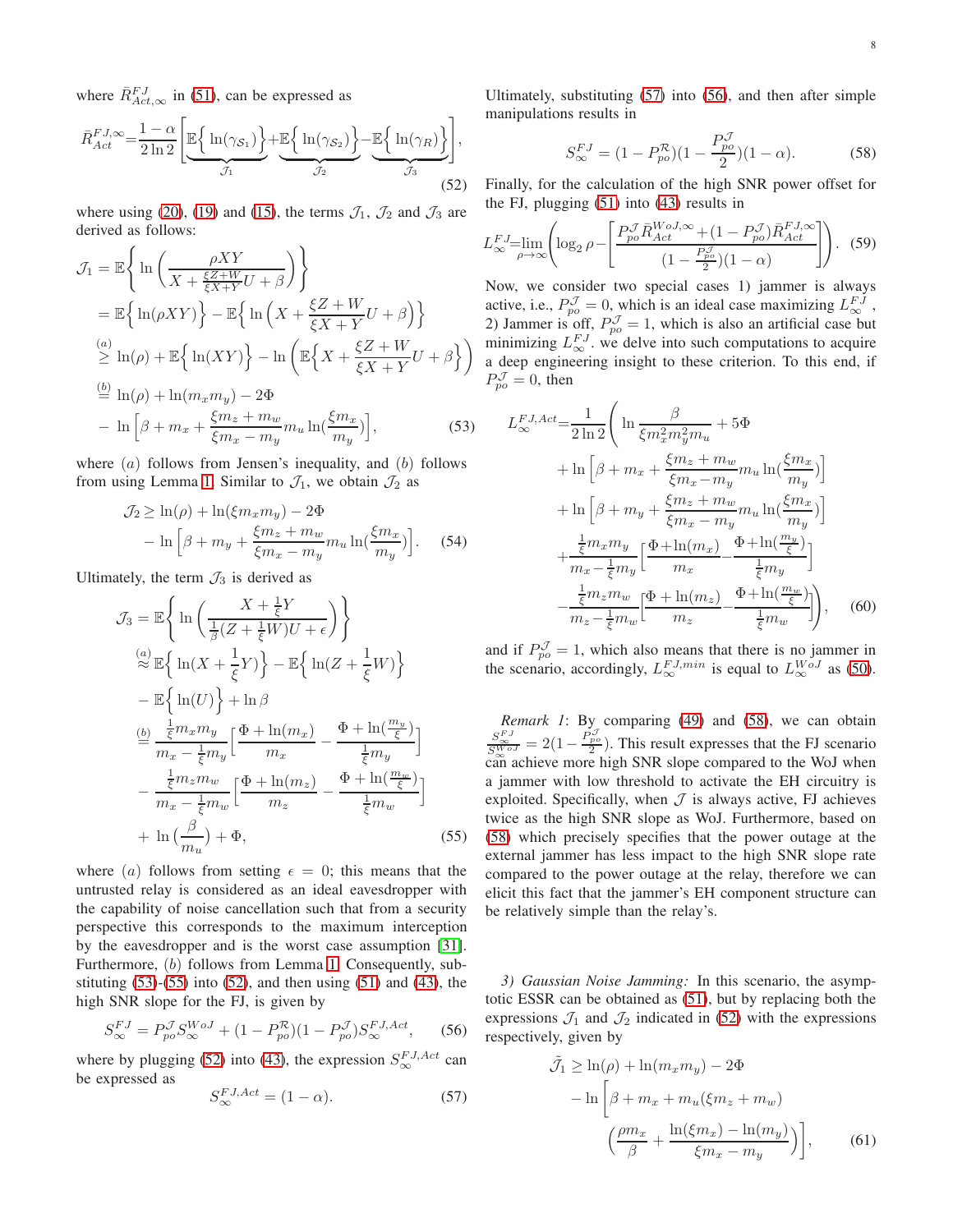and

$$
\tilde{\mathcal{J}}_2 \ge \ln(\rho) + \ln(\xi m_x m_y) - 2\Phi
$$

$$
-\ln\left[\beta + m_y + m_u(\xi m_z + m_w)\right]
$$

$$
\left(\frac{\rho m_y}{\beta} + \frac{\ln(\xi m_x) - \ln(m_y)}{\xi m_x - m_y}\right)\right].
$$
(62)

The alternative term for  $\bar{R}_{Act,\infty}^{FJ}$  in [\(51\)](#page-6-6) is given by

<span id="page-8-3"></span>
$$
\bar{R}_{Act}^{GNJ,\infty} = \frac{1-\alpha}{2\ln 2} \left[ \ln \left( \frac{\beta^2}{m_x m_y} \right) - \mathcal{J}_3 \right]. \tag{63}
$$

Following the similar approach to the FJ in regards of the asymptotic ESSR, the high SNR slope for GNJ can be expressed as

<span id="page-8-1"></span>
$$
S_{\infty}^{GNJ} = P_{po}^{\mathcal{J}} S_{\infty}^{WoJ} + (1 - P_{po}^{\mathcal{R}})(1 - P_{po}^{\mathcal{J}}) S_{\infty}^{GNJ,Act}, \quad (64)
$$

in which the term  $S_{\infty}^{GNJ,Act}$ , can be obtained as

$$
S_{\infty}^{GNJ,Act} = \lim_{\rho \to \infty} \frac{1 - \alpha}{2 \ln 2} \left[ \frac{2 \ln \rho - \ln(\frac{\rho^2 m_x m_y}{\beta^2})}{\log_2 \rho} \right] \stackrel{(a)}{=} 0, \tag{65}
$$

where  $(a)$  follows from applying L'Hospital's rule to evaluate the limit in the above expression. Finally, substituting [\(49\)](#page-6-8) and [\(65\)](#page-8-0) into [\(64\)](#page-8-1) results in

<span id="page-8-2"></span>
$$
S_{\infty}^{GNJ} = P_{po}^{\mathcal{J}} (1 - P_{po}^{\mathcal{R}}) \frac{1 - \alpha}{2}.
$$
 (66)

At this point, we shift our focus to derive the high SNR power offset for the GNJ. Accordingly, by using [\(66\)](#page-8-2) and [\(43\)](#page-6-5), we express  $L_{\infty}^{GNJ}$  as

$$
L_{\infty}^{GNJ} = \lim_{\rho \to \infty} \left[ \log_2 \rho - \left( \frac{P_{po}^{\mathcal{J}} \bar{R}_{Act}^{Woj, \infty} + (1 - P_{po}^{\mathcal{J}}) \bar{R}_{Act}^{GNJ, \infty}}{P_{po}^{\mathcal{J}} (1 - \frac{P_{po}^{\mathcal{J}}}{2}) (1 - \frac{1 - \alpha}{2})} \right) \right].
$$
 (67)

By substituting [\(48\)](#page-6-4) and [\(63\)](#page-8-3) into [\(67\)](#page-8-4), and after tedious manipulations, we can obtain that  $L_{\infty}^{GNJ} = \infty$ , which can be concluded intuitively based on the result in [\(65\)](#page-8-0).

#### VI. NUMERICAL RESULTS AND DISCUSSIONS

In this section, we provide some numerical examples to verify the accuracy of the provided expressions. Furthermore, we reveal the impact of different system parameters on the ESSR. Two competitive counterparts, the one-way communication [\[24\]](#page-13-20) and the two-way CR aided approach [\[17\]](#page-13-11) are used as benchmarks to highlight the secrecy performance of the proposed FJ. In the simulations, unless otherwise stated, we set the following practical system parameters [\[24\]](#page-13-20).

## *A. Transmit SNR*

Fig. [3](#page-8-5) plots the ESSR versus transmit SNR for WoJ, FJ, GNJ, and the one-way communication, as well as the CR scheme. From Fig. [3,](#page-8-5) we observe that the exact numerical expressions for the ESSR of WoJ, given by [\(28\)](#page-5-10), [\(29\)](#page-5-4), and for the ESSR of FJ, given by [\(33\)](#page-5-11), [\(34\)](#page-5-5) are well-approximated in the high SNR regime by the closed-form lower-bound expressions in [\(28\)](#page-5-10), [\(35\)](#page-5-7) and [\(33\)](#page-5-11), [\(35\)](#page-5-7), respectively. As can be seen from Fig. [3,](#page-8-5) only the ESSR of GNJ is limited a

TABLE I SYSTEM PARAMETERS

| Parameter                      | Value              | Unit                     | Description                                        |
|--------------------------------|--------------------|--------------------------|----------------------------------------------------|
| $P_{\mathcal{S}_1}$            | 10                 | dBW                      | transmit power by $S_1$                            |
| $P_{\mathcal{S}_2}$            | 10                 | dBW                      | transmit power by $S_2$                            |
| $\eta$                         | 0.7                |                          | energy conversion efficiency factor                |
| $\Theta$                       | $\theta$           | dBm                      | minimum EH circuitry threshold                     |
| $\overline{N}_0$               | $-10$              | dBm                      | noise power                                        |
| $d_{\mathcal{S}_1\mathcal{R}}$ | $d=3$              | m                        | $S_1 \leftrightarrow \mathcal{R}$ distance         |
| $d_{\mathcal{S}_2\mathcal{R}}$ | $d=3$              | m                        | $S_2 \leftrightarrow \mathcal{R}$ distance         |
| $d_{S_1J}$                     | $d=3$              | m                        | $S_1 \leftrightarrow \mathcal{J}$ distance         |
| $d_{S_2J}$                     | $d=3$              | m                        | $S_2 \leftrightarrow \mathcal{R}$ distance         |
| $d_{RJ}$                       | $d=3$              | m                        | $\mathcal{R} \leftrightarrow \mathcal{I}$ distance |
| $\kappa$                       | 2.7                | $\overline{\phantom{a}}$ | path loss exponent                                 |
| $\mu_{ij}$                     | $d_{ij}^{-\kappa}$ |                          | mean channel power gain                            |

<span id="page-8-0"></span>

<span id="page-8-5"></span><span id="page-8-4"></span>Fig. 3. ESSR versus transmit SNR for the proposed two-way WoJ, FJ, GNJ, and the one-way communication, as well as the CR approach.

secrecy rate ceiling when the transmit SNR goes beyond a specific threshold, i.e., as predicted before and we observe from Fig. [3.](#page-8-5) Particularly, the high SNR slop rate for the GNJ scheme is near to zero. That is caused by the fact that although increasing the transmit SNR degrades the received SINR at the relay by augmenting the jamming signal, it also has a detrimental impact on the received SINR at the sources as they can not eliminate the unknown jamming signal. These two contradictory results bring up a saturation region as can be seen from Fig. [3.](#page-8-5) We can also find from Fig. [3](#page-8-5) that in the high SNR regime, the proposed two-way FJ substantially outperforms all of its competent counterparts, e.g., in SNR = 50 dB, the ESSR of FJ provides approximately 1 bit/s/Hz more than the one-way transmission scenario even under the assumption of SUD relaying, and is more than twice as much the other two-way benchmarks are. Evidently, from Fig. [3,](#page-8-5) the high SNR slope of the curve corresponding to the proposed two-way FJ is twice as much as the slope of the WoJ scenario as we pointed out this result via the mathematical analysis in Remark 1. The last but not least point we need to mention here is that the conventional one-way communication and the CR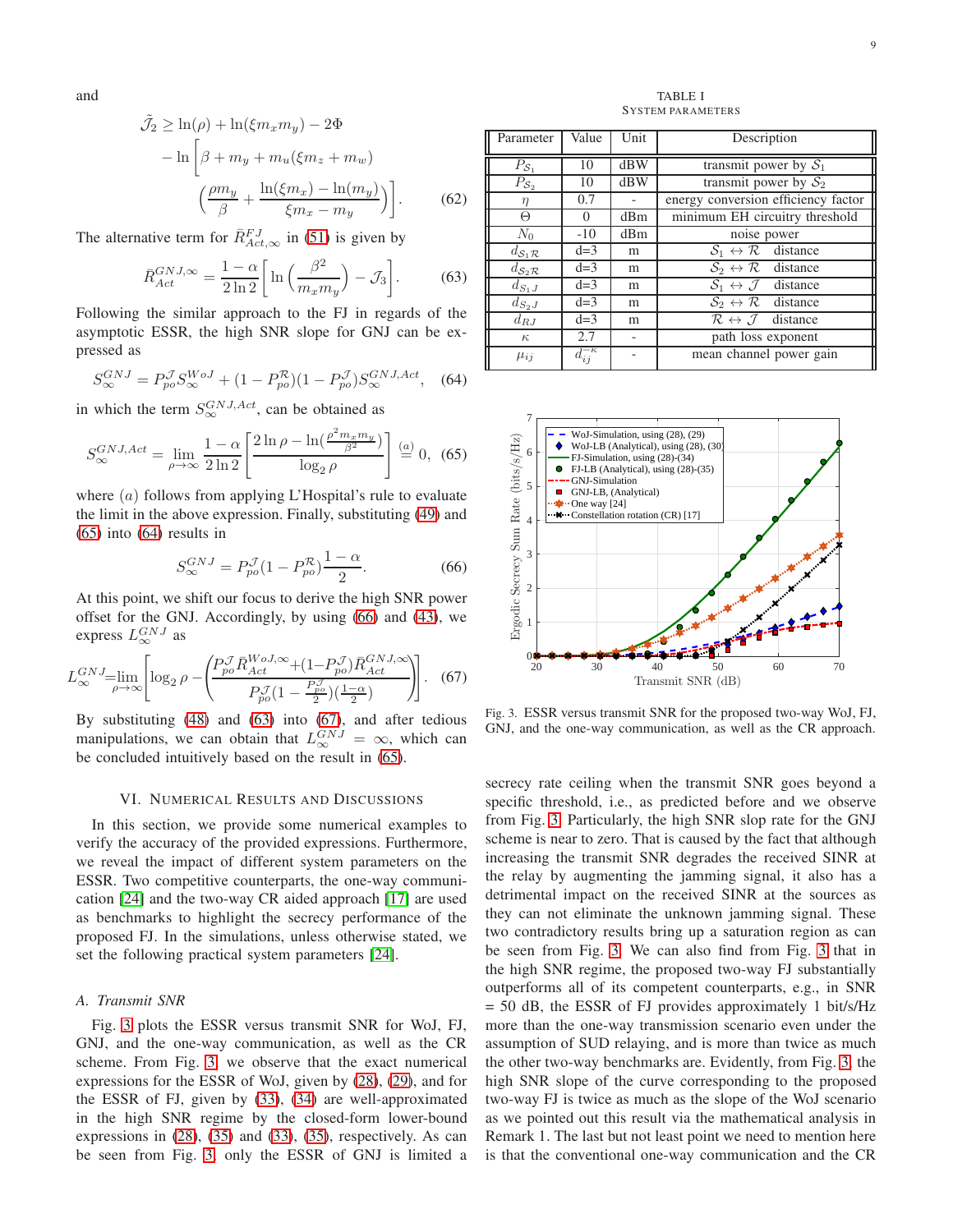

<span id="page-9-0"></span>Fig. 4. ESSR versus TS ratio for WoJ, FJ, and GNJ.

approaches achieve higher secrecy data rate comparing with WoJ and GNJ in middle-to-high range of SNR, i.e., above  $SNR = 50$  dB, as can be seen from Fig. [3.](#page-8-5) This observation once again corroborates the idea that how our proposed FJ can dramatically boost the secrecy performance of the system.

# *B. Time Switching Ratio (*α*)*

Fig. [4](#page-9-0) shows that the ESSR is a quasi-concave function with respect to the TS ratio. For the given system parameters, the maximum ESSR are obtained at the optimum points  $\alpha_{opt}^{WoJ} = 0.63$ ,  $\alpha_{opt}^{FJ} = 0.36$ , and  $\alpha_{opt}^{GNJ} = 0.14$ . This finding reveals the importance of TS ratio which should be taken into account in the system design. This observation says that the secrecy performance of the network is highly dependent on both the jamming strategies (WoJ, FJ, or GNJ) and the TS ratio. If the TS ratio is too low, the harvested energy at the relay (and the jammer) may be too low and then, power outage may occur or the received SNR at the sources may be too low. On the other hand, if the TS ratio is too high, insufficient time is dedicated for the relay to broadcast the information signal and hence, the received instantaneous SNR at the receivers may be too low. As a consequence, the reliable communication is influenced. As such, there is a trade-off between a secure transmission and a reliable communication. We consider this issue in our future works. Furthermore, Fig. [4](#page-9-0) depicts the impact of distance between the network nodes on the ESSR performance. We assume that all the nodes, except the two sources, are located in equal distances from each other denoted by d. One interesting result from Fig. [4](#page-9-0) is that the nodes distance and TS ratio are two proportional parameters subject to the maximum achievable ESSR, i.e., extending the network scale to  $d = 5$ m, the maximum ESSR for all the scenarios is achievable if more time is dedicated to EH than data relaying. This result is reasonable owning to the fact that by extending the network scale, the path loss phenomenon reduces the received SNR at the relay and the jammer. Therefore, more time should be allocated for EH.



<span id="page-9-1"></span>Fig. 5. ESSR versus power allocation factor for the WoJ, FJ, and GNJ scenarios with respect to the distance of the untrusted relay to the sources. We set  $d_{S_1K} = 3, 5m, d_{S_2K} = 3, 1m,$  and  $d_{\mathcal{TR}} = 1.5m$ . Also,  $K$  represents either  $R$  or  $J$ .

## *C. Power Allocation Factor (*λ*)*

We provide Fig. [5](#page-9-1) to observe the impact of power allocation factor and the relay position with respect to the communication nodes on the achievable ESSR of the two-way WoJ, FJ, GNJ scenarios. Let define the power allocation factor  $\lambda$  ( $0 < \lambda < 1$ ) such that  $P_{S_1} = \lambda P$  and  $P_{S_2} = (1 - \lambda)P$ . We can observe from Fig. [5](#page-9-1) that for all of the transmission scenarios except the FJ, when the helper nodes are close to either of the communication sources, little amount of the power budget should be allocated to that node to maximize the ESSR. For FJ, regardless of sources distance to the helpers, approximately equal power allocation, i.e.,  $\lambda \approx 0.5$  is required to maximize the ESSR as can be seen from Fig. [5.](#page-9-1) It should be pointed out that for the two-way FJ scenario, due to the symmetry of the legitimate nodes' placement, the more closer the source to the untrusted relay should transmit with the less power to provide the higher ESSR. Interestingly, we find that the ESSR performance provided by the GNJ pales in comparison to the WoJ for any power distribution. This observation indicates employing a jammer with unknown jamming signal at the sources, adversely impact on the communication secrecy.

#### *D. Path Loss Exponent (*κ*)*

We plot Fig. [6](#page-10-0) to illustrate the impact of path loss exponent on the secrecy rate with different  $\mathcal{J}$ -to- $\mathcal{R}$  distances. When the environmental path loss increases, all the relaying scenarios incontrovertibly suffer from a decline in the ESSR. However, our proposed two-way FJ significantly outperforms the WoJ, GNJ, and one-way communication scenarios. Although, as  $\mathcal{J}'s$ distance to  $R$  increases, the ESSR of FJ decreases, we can see that the FJ sill presents significantly better ESSR in contrast to the WoJ and GNJ scenarios either in urban (small  $\kappa$ ) or in suburban (large  $\kappa$ ) areas. Furthermore, from another point of view we can draw a conclusion from Fig. [6](#page-10-0) that by intelligently choosing the optimal jammer from a group of jammers, e.g.,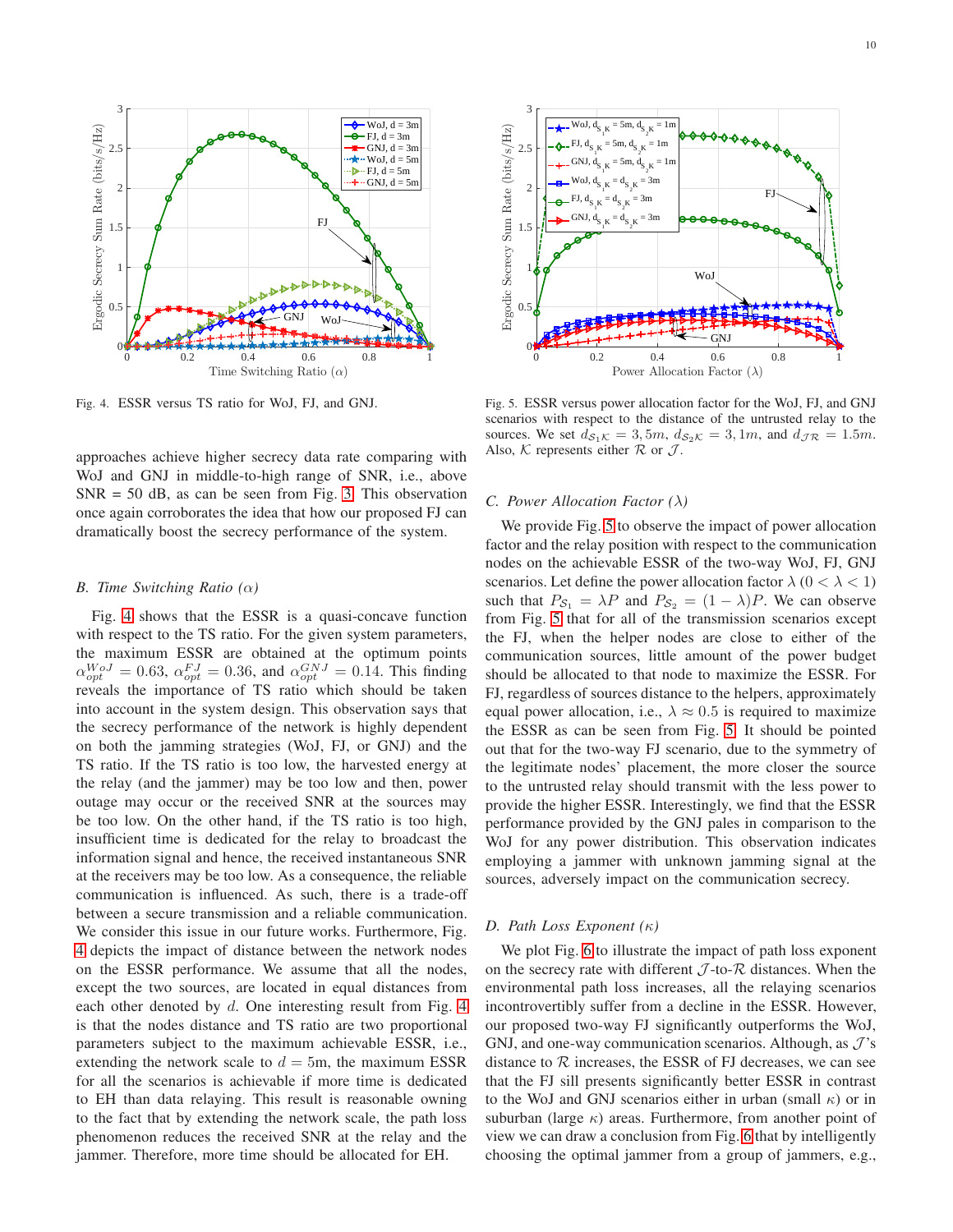

<span id="page-10-0"></span>Fig. 6. ESSR versus the environmental path loss exponent  $(\kappa)$ .

a jammer with low  $\mathcal{J}$ -to- $\mathcal{R}$  distance, the proposed FJ scenario can clearly achieve higher secrecy rate compared to the oneway communication. In addition, we interestingly find that the WoJ scenario outperforms the GNJ. This new result highlights that employing an external jammer with unknown jamming signal brings almost no improvement in terms of the secrecy performance.

## VII. CONCLUSIONS

In this paper, we proposed a wireless powered two-way cooperative network in which the two sources communicate via a wireless powered untrusted relay. To enhance the secrecy performance, we proposed to employ an external jammer which is also wirelessly charged by the two sources. By adopting the time switching (TS) protocol at the untrusted relay and jammer, we investigated the ergodic secrecy sum rate (ESSR) of the without jamming (WoJ), friendly jamming (FJ) as well as Guassian noise jamming (GNJ) scenarios. New tight lower-bound expressions were derived for the ESSR of the mentioned secure transmission scenarios, and the asymptotic ESSR analysis to obtain the high SNR slope and the high SNR power offset for the jamming based scenarios, were also presented. Numerical examples revealed the priority of the proposed two-way FJ compared with the WoJ, GNJ, traditional one-way communication and constellation rotation (CR) aided approaches. Furthermore, several engineering insights were presented regarding the impact of different system parameters such as TS ratio, power allocation factor, path loss exponent, and nodes distance on the ESSR secrecy performances. Our results in this paper gathered new insights to design high rate energy harvesting based networks for device-to-device communications as a part of fifth generation communication network.

## APPENDIX A

For the wirelessly powered nodes,  $R$  and  $J$ , the power outage probability can be written as

<span id="page-10-1"></span>
$$
P_{po}^{\mathcal{K}} = \Pr\{P_{\mathcal{K}} < \Theta\},\tag{68}
$$

where substituting  $(1)$  or  $(4)$  into  $(22)$ , one can rewrite  $(68)$  as

$$
P_{po}^{\mathcal{K}} = \Pr\{P_{\mathcal{S}_1}|h_{\mathcal{S}_1\mathcal{K}}|^2 + P_{\mathcal{S}_2}|h_{\mathcal{S}_2\mathcal{K}}|^2 < \Theta\}.\tag{69}
$$

To evaluate  $P_{po}^{\mathcal{K}}$ , we first present the following useful lemma.

<span id="page-10-5"></span>**Lemma 2.** Let  $S = X + Y$  be a new RV such that X and Y *are two exponential RVs with scale parameters*  $m_x$  *and*  $m_y$ , *respectively. The PDF and the cumulative distribution function (CDF) of* S *are as follows*

<span id="page-10-2"></span>
$$
f_S(s) = \begin{cases} -\frac{e^{\frac{s}{m_x}} - e^{\frac{s}{m_y}}}{m_x - m_y} e^{-\frac{s(m_x + m_y)}{m_x m_y}}, & m_x \neq m_y \\ \frac{s}{m^2} e^{-\frac{s}{m}}, & m_x = m_y \end{cases}
$$
(70)

*and*

$$
F_S(s) = \begin{cases} 1 - \frac{m_x}{m_x - m_y} e^{(-\frac{s}{m_x})} - \frac{m_y}{m_y - m_x} e^{-\frac{s}{m_y}}, & m_x \neq m_y \\ \gamma(2, \frac{s}{m_x}), & m_x = m_y \end{cases}
$$
(71)

where  $\Upsilon(s, x) = \int_0^x t^{(s-1)} e^{-t} dt$  *is the lower incomplete Gamma function [\[28\]](#page-13-24). Note that both* [\(70\)](#page-10-2) *and* [\(71\)](#page-10-3) *are subjected to the condition*  $s > 0$ *.* 

*Proof.* We commence from evaluating the PDF of S as

<span id="page-10-4"></span><span id="page-10-3"></span>
$$
f_S(s) = \int f_{XY}(x, s - x) dx
$$
  

$$
\stackrel{(a)}{=} \int f_X(x) f_Y(s - x) dx
$$
  

$$
= \frac{1}{m_x m_y} e^{-\frac{s}{m_y}} \int_0^s e^{(\frac{1}{m_y} - \frac{1}{m_x})x} dx,
$$
 (72)

where  $(a)$  follows from the fact that two RVs X and Y are independent. Finally, evaluating the integral in [\(72\)](#page-10-4) yields the expression as in [\(70\)](#page-10-2), and using the fact that  $F_S(s)$  =  $\int_0^s f_S(x) dx$ , [\(71\)](#page-10-3) is also obtained.

Using Lemma [2](#page-10-5) and considering  $X = P_{S_1} |h_{S_1} \kappa|^2$  and  $Y =$  $P_{\mathcal{S}_2}$  | $h_{\mathcal{S}_2}$  | $\chi$ |<sup>2</sup> (which are two exponential RVs with means equal to  $m_x$  and  $m_y$ , respectively) we arrive at  $P_{po}^{K}$  in [\(23\)](#page-4-13) as we know  $Pr{X + Y < \Theta_{\mathcal{K}}} = F_S(\Theta_{\mathcal{K}})$ .

#### APPENDIX B

In the following, we proceed to evaluate the terms  $I_1$ ,  $I_2$ and  $I_3$ , respectively. We commence from  $I_1$  as follows

<span id="page-10-6"></span>
$$
I_1 = \mathbb{E} \{ \ln(1 + \gamma_{S_2}) \} = \mathbb{E} \left\{ \ln(1 + \frac{RS}{S+1}) \right\}
$$
  
\n
$$
\stackrel{(a)}{\geq} \ln \left( 1 + \exp \left( \mathbb{E} \left\{ \ln \left( \frac{RS}{S+1} \right) \right\} \right) \right)
$$
  
\n
$$
= \ln \left( 1 + \exp \left( \frac{\varphi_1}{\mathbb{E} \{ \ln [RS] \}} - \mathbb{E} \{ \ln [S+1] \} \right) \right)
$$
  
\n
$$
\stackrel{\triangle}{=} \widehat{I}_1, \tag{73}
$$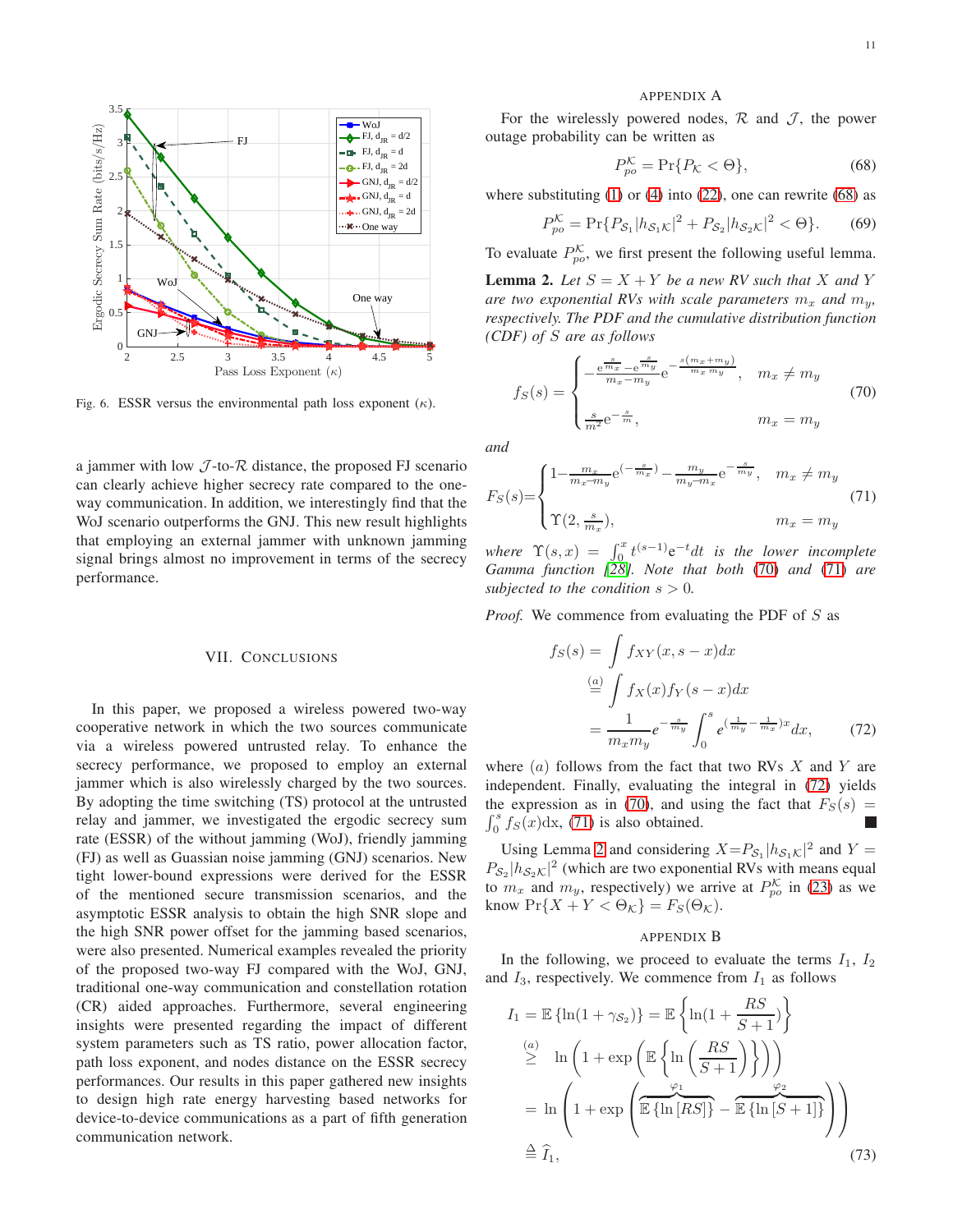where  $R = \frac{P_{\mathcal{S}_1} |h_{\mathcal{S}_1 \mathcal{R}}|^2}{N_0}$  $\frac{h_{S_1} \pi|^2}{N_0}$  and  $S = \frac{2\eta \alpha |h_{RS_2}|^2}{1-\alpha}$  $\frac{1-\alpha}{1-\alpha}$ . Furthermore,  $(a)$ follows from the fact that  $\ln (1 + \exp(x))$  is a convex function of x, since its second derivative is  $\frac{1}{(1+\exp(x))^2} > 0$ , hence, we can apply Jensen's inequality. It is worth pointing out that the results in [\[32\]](#page-13-28) express that this lower-bound is sufficiently tight. Using [\[29,](#page-13-25) Eq. (4.352.1)] and [\[29,](#page-13-25) Eq. (4.331.2)],  $\varphi_1$ and  $\varphi_2$  can be calculated, respectively as

$$
\varphi_1 = -2\Phi + \ln(m_R m_S),\tag{74}
$$

and

$$
\varphi_2 = -\exp(\frac{1}{m_S}) \text{Ei}\left(-\frac{1}{m_S}\right). \tag{75}
$$

Note that the averages of R and S are equal to  $m_R = \frac{P_{S_1} \mu_{S_1} R}{N_0}$  $N_0$ and  $m_S = \frac{2\eta \alpha \mu_{RS_2}}{1-\alpha}$  $\frac{\alpha \mu_{RS_2}}{1-\alpha}$ , respectively. The term  $I_2$  is obtained sim-ilar to [\(73\)](#page-10-6) by replacing  $m_R = \frac{P_{S_2} \mu_{S_2} \pi}{N_0}$  and  $m_S = \frac{2\eta \alpha \mu_{RS_1}}{1-\alpha}$  $\frac{\alpha\mu_{RS_1}}{1-\alpha}$ .

Now, attention is shifted to calculate  $I_3$  as follows

$$
I_3 = \mathbb{E}\left\{\ln\left(1+\gamma_R\right)\right\}
$$
  
=  $\int_0^\infty \ln(1+\xi)f_{\gamma_R}(\xi) d\xi$   
 $\stackrel{(a)}{=} \frac{m_x}{m_y - m_x} \exp\left(\frac{1}{m_x}\right) \mathrm{Ei}\left(-\frac{1}{m_x}\right)$   
+  $\frac{m_y}{m_x - m_y} \exp\left(\frac{1}{m_y}\right) \mathrm{Ei}\left(-\frac{1}{m_y}\right),$  (76)

where  $m_x = \frac{P_{S_1} \mu_{S_1 \mathcal{R}}}{N_0}$  and  $m_y = \frac{P_{S_2} \mu_{S_2 \mathcal{R}}}{N_0}$ , and (a) follows from substituting the PDF of  $\gamma_R$  given by [\(70\)](#page-10-2) and using [\[29,](#page-13-25) Eq. (4.352.1)].

#### APPENDIX C

The lower-bound expression for the ESSR of FJ scenario when all the nodes are active  $(\bar{R}_{LB}^{FJ})$  can be obtained as follows

$$
\bar{R}_{Act}^{FJ} = \mathbb{E}\left\{\frac{(1-\alpha)}{2}\left[\log_2\frac{(1+\gamma_{S_2})(1+\gamma_{S_1})}{(1+\gamma_{\mathcal{R}})}\right]^+\right\}
$$
\n
$$
\geq \left[\frac{1-\alpha}{2\ln(2)}\left(\underbrace{\mathbb{E}\left\{\ln\left(1+\gamma_{S_2}\right)\right\}}_{\mathcal{L}_1} + \underbrace{\mathbb{E}\left\{\ln\left(1+\gamma_{S_1}\right)\right\}}_{\mathcal{L}_2}\right]
$$
\n
$$
-\underbrace{\mathbb{E}\left\{\ln\left(1+\gamma_{\mathcal{R}}\right)\right\}}_{\mathcal{L}_3}\right)^+\overset{\Delta}{=} \bar{R}_{LB}^{FJ},\tag{77}
$$

where inequality  $(a)$  follows from the fact that  $\mathbb{E}\{\max(X, Y)\}\geq \max(\mathbb{E}\{X\}, \mathbb{E}\{Y\})$  [\[28\]](#page-13-24). Moreover, for calculating the part  $\mathcal{L}_1$ , we first present the following lemma.

<span id="page-11-0"></span>**Lemma 3.** Let  $Z = \frac{M}{N}$  be an arbitrary RV. According to these *facts that 1*)  $ln(1 + x) = ln(1 + exp(ln(x)))$ *, and 2*)  $ln(1 +$  $\exp(\ln(x))$  *is a convex function with respect to*  $\ln(x)$ *, and then applying Jensen's inequality, we can find a tight lowerbound as follows:*

$$
\mathbb{E}\Big\{\ln(1+Z)\Big\}\geq\ln\bigg(1+\exp\Big[\mathbb{E}\big\{\ln M\big\}-\mathbb{E}\big\{\ln N\big\}\Big]\bigg),\tag{78}
$$

Now, by defining  $\gamma_{\mathcal{S}_2} \triangleq \frac{M}{N}$  in which M and N represent the numerator and denominator of  $\gamma_{S_2}$ , respectively, and then applying Lemma [3,](#page-11-0) we can write

$$
\mathbb{E}\left\{\ln(1+\gamma_{\mathcal{S}_2})\right\} \geq \ln\left(1+\exp\left[\mathbb{E}\{\ln M\}+\mathbb{E}\{\ln\frac{1}{N}\}\right]\right)
$$

$$
\geq \ln\left(1+\exp\left[\frac{\mathbb{E}\{\ln M\}}{\kappa_1}\right]\times\frac{1}{\mathbb{E}\{N\}}\right), (79)
$$

where inequality  $(a)$  follows from the facts that 1) both the functions  $ln(·)$  and  $exp(·)$  are monotone functions 2) the function  $\ln(\frac{1}{x})$  is convex for  $x > 0$ , Therefore, applying Jensen's inequality results in  $\mathbb{E}\{\ln \frac{1}{N}\} \ge \ln(\frac{1}{\mathbb{E}\{N\}})$ . To obtain  $K_1$ , we can further write as

<span id="page-11-1"></span>
$$
\mathcal{K}_1 = \mathbb{E}\left\{\ln\left(P_{\mathcal{S}_1}|h_{\mathcal{S}_1\mathcal{R}}|^2|h_{\mathcal{S}_2\mathcal{R}}|^2\right)\right\}
$$
  
= 
$$
-2\Phi - \ln\left(\frac{1}{\bar{\gamma}_{\mathcal{S}_1\mathcal{R}}\mu_{\mathcal{S}_2\mathcal{R}}}\right),
$$
(80)

where [\(80\)](#page-11-1) follows from Lemma 1. Furthermore, the term  $\mathcal{K}_2$ is obtained as

$$
\mathcal{K}_2 = \mathbb{E}\bigg\{ N_0 \Big( |h_{\mathcal{RS}_2}|^2 + \frac{(P_{\mathcal{S}_1}|h_{\mathcal{S}_1\mathcal{J}}|^2 + P_{\mathcal{S}_2}|h_{\mathcal{S}_2\mathcal{J}}|^2) |h_{\mathcal{J}\mathcal{R}}|^2}{P_{\mathcal{S}_1}|h_{\mathcal{S}_1\mathcal{R}}|^2 + P_{\mathcal{S}_2}|h_{\mathcal{S}_2\mathcal{R}}|^2} + \beta \Big) \bigg\}
$$
  
\n
$$
\stackrel{(a)}{=} N_0 \Bigg[ \mu_{\mathcal{RS}_2} + \beta + \mu_{\mathcal{J}\mathcal{R}} \frac{\bar{\gamma}_{\mathcal{S}_1\mathcal{J}} + \bar{\gamma}_{\mathcal{S}_2\mathcal{J}}}{\bar{\gamma}_{\mathcal{S}_1\mathcal{R}} - \bar{\gamma}_{\mathcal{S}_2\mathcal{R}}} \ln \frac{\bar{\gamma}_{\mathcal{S}_1\mathcal{R}}}{\bar{\gamma}_{\mathcal{S}_2\mathcal{R}}}\Bigg],
$$
\n(81)

where  $(a)$  follows from the independency of RVs, and using the lemma below.

Lemma 4. *For two exponential RVs* X *and* Y *with the rate* parameters  $\lambda_x$  and  $\lambda_y$ , respectively, the new RV  $Z = \frac{1}{X+Y}$ *with*  $\lambda_x \neq \lambda_y$  *has the following distribution properties* 

$$
f_Z(z) = \frac{\lambda_x \lambda_y}{z^2 (\lambda_x - \lambda_y)} \left( -e^{-\frac{\lambda_x}{z}} + e^{-\frac{\lambda_y}{z}} \right),\tag{82}
$$

$$
F_Z(z) = \frac{1}{\lambda_x - \lambda_y} \left( \lambda_x e^{\frac{\lambda_x}{z}} - \lambda_y e^{\frac{\lambda_y}{z}} \right) e^{-\frac{\lambda_x + \lambda_y}{z}}.
$$
 (83)

*Moreover, to evaluate*  $\mathbb{E}\left\{\frac{1}{X+Y}\right\}$ o *one can write as*

$$
\mathbb{E}\{Z\} = \int_0^\infty z f_Z(z) dz \stackrel{(a)}{=} \int_0^\infty (1 - F_z(z)) dz
$$

$$
= \frac{\lambda_y \lambda_x}{\lambda_y - \lambda_x} \ln\left(\frac{\lambda_y}{\lambda_x}\right), \tag{84}
$$

*where* (a) *simply follows from integration by part.*

Finally, the part  $\mathcal{L}_1$  is bounded from below by

$$
\mathcal{L}_1 \geq \ln\left(1 + \exp(\mathcal{K}_1)/\mathcal{K}_2\right). \tag{85}
$$

Following the similar steps,  $\mathcal{L}_2$  can also be derived, but by simply exchanging the roles of  $P_{S_1}$  and  $\mu_{S_1R}$  with  $P_{S_2}$  and  $\mu_{\mathcal{S}_2\mathcal{R}}$ , respectively.

Finally, we try to find an upper bound for the term  $\mathcal{L}_3$  to satisfy the original inequality as well as to find a very tight lowerbound expression for  $\overline{R}_{sec}$  which is our primary purpose. To this end, we use the inequality  $\mathbb{E}\{\ln(1+x)\} \leq \ln(1+\mathbb{E}\{x\})$ from which  $ln(1 + x)$  is a concave function with respect of x. By defining  $X = P_{S_1} |h_{S_1} \pi|^2/N_0$ ,  $Y = P_{S_2} |h_{S_2} \pi|^2/N_0$ ,  $Z = \frac{P_{\mathcal{S}_1} |h_{\mathcal{S}_1 \mathcal{J}}|^2}{\beta N_0}$  $\frac{|h_{S_1\mathcal{J}}|^2}{\beta N_0}$ ,  $W = \frac{P_{S_2} |h_{S_2\mathcal{J}}|^2}{\beta N_0}$  $\frac{|h_{S_2\mathcal{J}}|^2}{\beta N_0}$ , and  $U = |h_{\mathcal{R}\mathcal{J}}|^2$  as RVs with exponential distribution and means  $m_x = P_{\mathcal{S}_1} \mu_{\mathcal{S}_1 \mathcal{R}}/N_0$ ,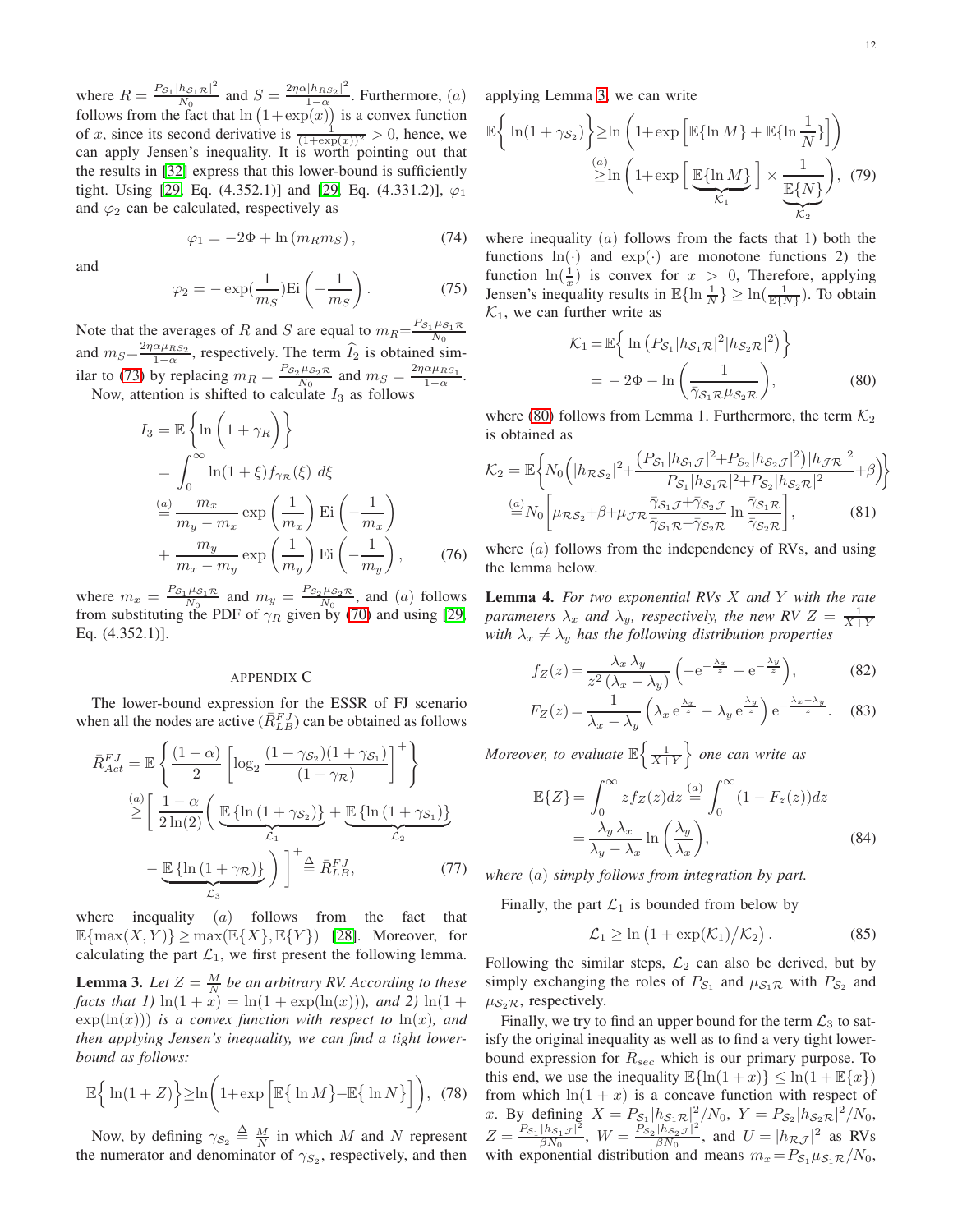$m_y = P_{\mathcal{S}_2} \mu_{\mathcal{S}_2} \mathcal{R}/N_0$ ,  $m_z = \frac{P_{\mathcal{S}_1} \mu_{\mathcal{S}_1 \mathcal{J}}}{\beta N_0}$ ,  $m_w = \frac{P_{\mathcal{S}_2} \mu_{\mathcal{S}_2 \mathcal{J}}}{\beta N_0}$ , and  $m_u = \mu_{\mathcal{R}\mathcal{J}}$ , we can express

$$
\mathcal{L}_3 = \mathbb{E}\left\{\ln(1+\gamma_R)\right\}
$$
  
=  $\mathbb{E}\left\{\ln\left(1+\frac{X+Y}{(Z+W)U+1}\right)\right\}$   
 $\leq \ln\left(1+\mathbb{E}\left\{\frac{X+Y}{(Z+W)U+1}\right\}\right)$   
=  $\ln\left(1+\frac{2(m_x+m_y)}{(m_w-m_z)m_u}\left[\mathcal{F}_1-\mathcal{F}_2\right]\right),$  (86)

where  $\mathcal{F}_1$  and  $\mathcal{F}_2$  follow from Appendix D.

#### APPENDIX D

Lemma 5. *For two independent RVs* U *(exponential RV with mean equal to* mu*) and* S *(Summation of two independent exponential RVs, i.e.,*  $S = Z + W$  *with the PDF and the CDF* given in Lemma 2), the new RV  $Q = \frac{1}{SU+1}$  has the following *distribution properties*

$$
f_Q(q) = \begin{cases} 2 \left[ K_0 \left( \frac{2\sqrt{\frac{1}{q}-1}}{\sqrt{m_w m_u}} \right) - K_0 \left( \frac{2\sqrt{\frac{1}{q}-1}}{\sqrt{m_z m_u}} \right) \right] & 0 < q \le 1 \\ 0, & o.w. \end{cases}
$$
 (87)

*and then, for*  $q \in (0,1]$  *we have* 

$$
F_Q(q) = 1 + \frac{2m_z}{m_u(m_w - m_z)} \sqrt{\frac{m_u(1-q)}{m_z q}} K_1 \left(\frac{2\sqrt{1-q}}{\sqrt{m_z m_u q}}\right) - \frac{2m_w}{m_u(m_w - m_z)} \sqrt{\frac{m_u(1-q)}{m_w q}} K_1 \left(\frac{2\sqrt{1-q}}{\sqrt{m_w m_u q}}\right). \tag{88}
$$

*Proof.* Let commence from the definition of CDF

$$
F_Q(q) = \Pr \left\{ Q \le q \right\}
$$
  
=  $\mathbb{E}_u \left\{ \Pr \left\{ S \le \frac{1-q}{qu} \middle| U = u \right\} \right\}$   
=  $\mathbb{E}_u \left\{ F_S \left( \frac{1-q}{qu} \right) \right\}$   

$$
\stackrel{\text{(a)}}{=} \int_0^\infty \left( 1 + \frac{m_z}{m_w - m_z} \exp\left( -\frac{1-q}{m_z qu} \right) - \frac{m_w}{m_w - m_z} \exp\left( -\frac{1-q}{m_w qu} \right) \right) \frac{\exp\left( \frac{-u}{m_u} \right)}{m_u} du, \quad (89)
$$

where  $(a)$  follows from Appendix A. Also, the last equality can be further calculated using [\[29,](#page-13-25) Eq. (3.471.9)] with

$$
\int_0^\infty x^{\nu-1} \exp(-\alpha x - \frac{\beta}{x}) dx = 2 \left(\frac{\beta}{\alpha}\right)^{\frac{\nu}{2}} K_\nu \left(2\sqrt{\alpha\beta}\right),\tag{90}
$$

where  $K_{\nu}(\cdot)$  is the modified Bessel function of the second kind and  $\nu$ -th order. Finally, after simple manipulations as well as using the fact that  $\mathbb{E}\{X\} = \int_0^\infty (1 - F_X(x)) dx$ , we

can evaluate  $\mathbb{E}\lbrace Q \rbrace$  as

$$
\mathbb{E}{Q} = \int_0^\infty q f_Q(q) dq
$$
\n
$$
= \int_0^1 \frac{2 \left[ K_0 \left( \frac{2\sqrt{\frac{1}{q}-1}}{\sqrt{m_w m_u}} \right) - K_0 \left( \frac{2\sqrt{\frac{1}{q}-1}}{\sqrt{m_z m_u}} \right) \right]}{q(m_w - m_z) m_u} dq
$$
\n
$$
= \frac{2}{(m_w - m_z) m_u}
$$
\n
$$
\times \left[ \underbrace{\int_0^1 \frac{K_0 \left( \frac{2\sqrt{\frac{1}{q}-1}}{\sqrt{m_w m_u}} \right)}{q} dq - \underbrace{\int_0^1 \frac{K_0 \left( \frac{2\sqrt{\frac{1}{q}-1}}{\sqrt{m_z m_u}} \right)}{q} dq}_{\mathcal{F}_2} \right].
$$
\n(91)

Now, due to symmetry of the integrals in the last equation, we only compute the first term  $\mathcal{F}_1$  as

<span id="page-12-1"></span>
$$
\mathcal{F}_1 = \int_0^1 \frac{K_0 \left( C_1 \sqrt{\frac{1}{q} - 1} \right)}{q} dq, \tag{92}
$$

where  $C_1$  is defined as  $C_1 = \frac{2}{\sqrt{m_w m_u}}$ . To proceed further, we employ an equivalent definition, i.e., an infinite series of modified Bessel functions of the second kind and  $\nu$ -th order, with  $\nu > 0$ , as introduced in [\[33\]](#page-13-29)

<span id="page-12-0"></span>
$$
K_{\nu}(\beta x) = \exp(-\beta x) \sum_{n=0}^{\infty} \sum_{i=0}^{n} \Lambda(\nu, n, i) (\beta x)^{i-\nu}, \qquad (93)
$$

where

$$
\Lambda(\nu, n, i) = \frac{(-1)^i \sqrt{\pi} \Gamma(2\nu) \Gamma(n - \nu + \frac{1}{2}) \mathcal{L}(n, i)}{2^{\nu - i} \Gamma(\frac{1}{2} - \nu) \Gamma(n + \nu + \frac{1}{2}) n!}.
$$
(94)

However, we cannot directly apply the expression in [\(93\)](#page-12-0) to calculate the integral in [\(92\)](#page-12-1) since in our case, we have  $\nu = 0$ . Therefore, using the equality  $K_{\nu-2}(\beta x) = K_{\nu}(\beta x) \frac{2(\nu-1)}{\beta x}K_{\nu-1}(\beta x)$  [\[33\]](#page-13-29) when  $\nu=2$ , we can rewrite  $K_0(\beta x)$  as

<span id="page-12-3"></span>
$$
K_0(\beta x) = \exp(-\beta x) \sum_{n=0}^{\infty} \sum_{i=0}^{n} \Lambda(1, n, i) (g(n)-2) (\beta x)^{i-2},
$$
 (95)

where <sup>[2](#page-12-2)</sup>

$$
g(n) = \frac{\Lambda(2, n, i)}{\Lambda(1, n, i)} = -\frac{9}{2} \frac{\Gamma(n - \frac{3}{4}) \Gamma(n + \frac{3}{2})}{\Gamma(n - \frac{1}{2}) \Gamma(n + \frac{5}{2})}.
$$
 (96)

Substituting [\(95\)](#page-12-3) in [\(92\)](#page-12-1), and after some manipulations, one can represent [\(92\)](#page-12-1) as

$$
\mathcal{F}_1 = \sum_{n=1}^{\infty} \sum_{i=1}^n \Lambda(1, n, i)(g(n) - 2)C_1^{i-2}
$$

$$
\times \int_0^1 \frac{\exp(-C_1(\frac{1-q}{q}))(\sqrt{\frac{1-q}{q}})^{i-2}}{q} dq
$$

$$
\stackrel{(a)}{=} 2 \int_0^\infty \frac{\exp(-C_1u)u^{i-1}}{u^2 + 1} du,
$$
(97)

<span id="page-12-2"></span><sup>2</sup>Note that for the evaluation of the coefficients,  $\Lambda(\nu, n, i)$ , following results are fruitful:  $L(0, 0) = 1$ ,  $L(n, 0) = 0$ ,  $L(n, 1) = n!$  for positive values of *n*.<br>In addition, for Gamma function  $\Gamma(\frac{1}{2}) = \sqrt{\pi}$ ,  $\Gamma(-\frac{1}{2}) = -2\sqrt{\pi}$ ,  $\Gamma(1) = 1$ , and  $\Gamma(x+1) = x\Gamma(x)$ .